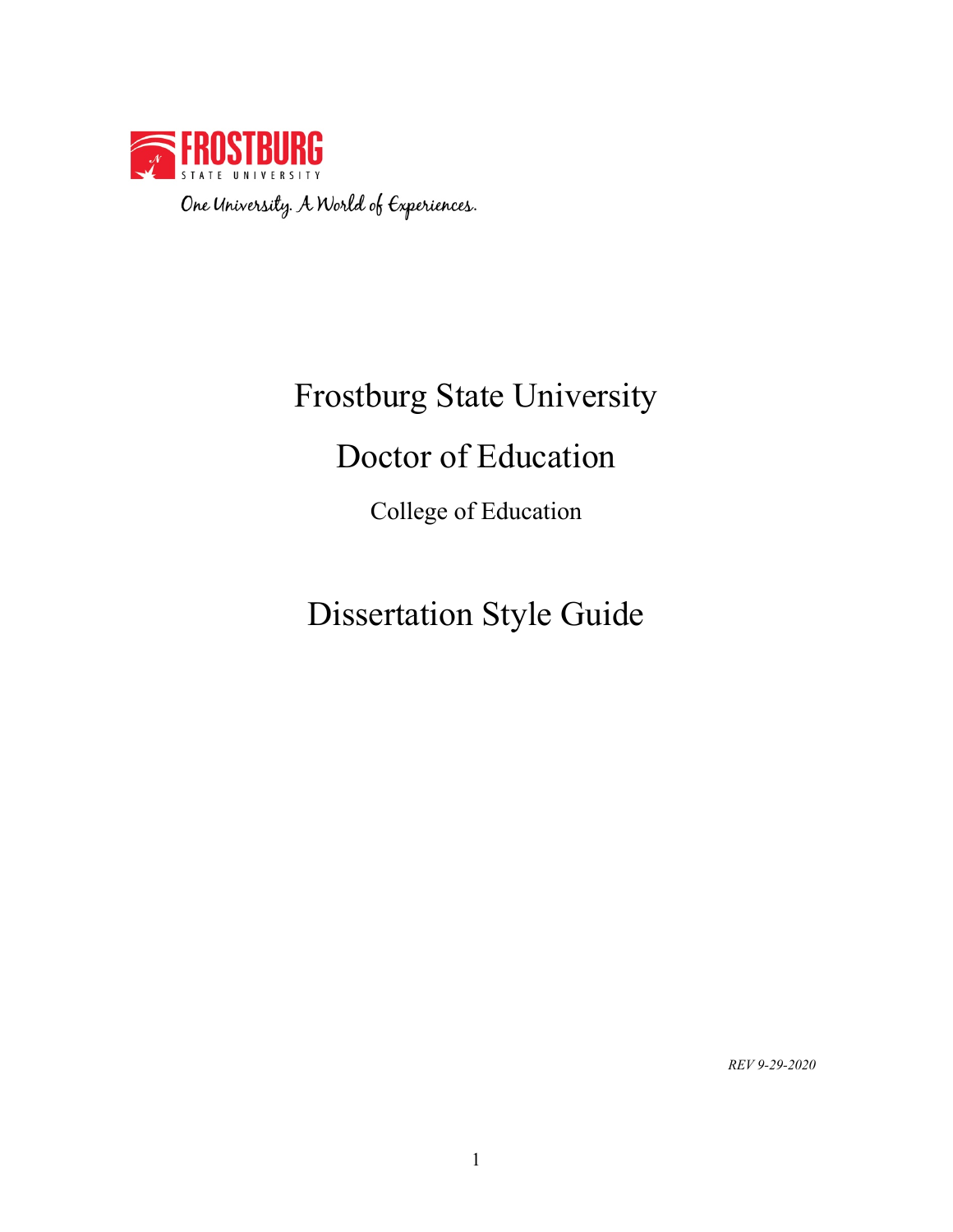# **Dissertation Format Guide**

This *Format Guide for the Dissertation* describes the required format for dissertations.

Aspects of format and style not covered in this guide are to be found in the seventh edition of the *Publication Manual of the American Psychological Association* (APA). Where differences occur, the Frostburg State University style guide should be used as the primary source.

Your applied dissertation must be correct in all aspects of style, including--but not necessarily limited to--the following:

- 1. Writing clearly and concisely
- 2. The mechanics of style
- 3. Displaying results
- 4. Crediting sources
- 5. Reference examples

Included in this document you will find:

- Description of formatting various sections of your document
- Sample manuscript

# **Editing**

It is expected that your document/manuscript will be submitted to your committee and chair prior to your oral defense in a format that meets the formatting presented in this style guide and APA Publishing Manual (7<sup>th</sup> edition) requirements. You are responsible for editing and proofreading your dissertation prior to submitting it to your committee chair or to the committee. Proofread carefully for typographical, grammatical, punctuation, and spelling errors.

If you and your committee chair determine that professional editing assistance is needed for the preparation of the manuscript, you may hire a private editor. Editors must not make changes that affect the content of the applied dissertation.

## **Formatting Review**

After receiving final approval from your dissertation committee, you will be expected to submit your final manuscript as both a Word document and a PDF to the program coordinator for external formatting review. You should **not** submit this document with the expectation that the reviewer will provide assistance with formatting and editing. The reviewer does not review content or grammar; these concerns are to be fully attended to by the student, chair, and committee. The expectation is that a professional manuscript has been approved by the chair and meets the Ed.D. department's formatting requirements and APA style.

The reviewer will **not** review the document if it is submitted without meeting the minimal format guidelines. If the document does not meet these minimum requirements, the formatting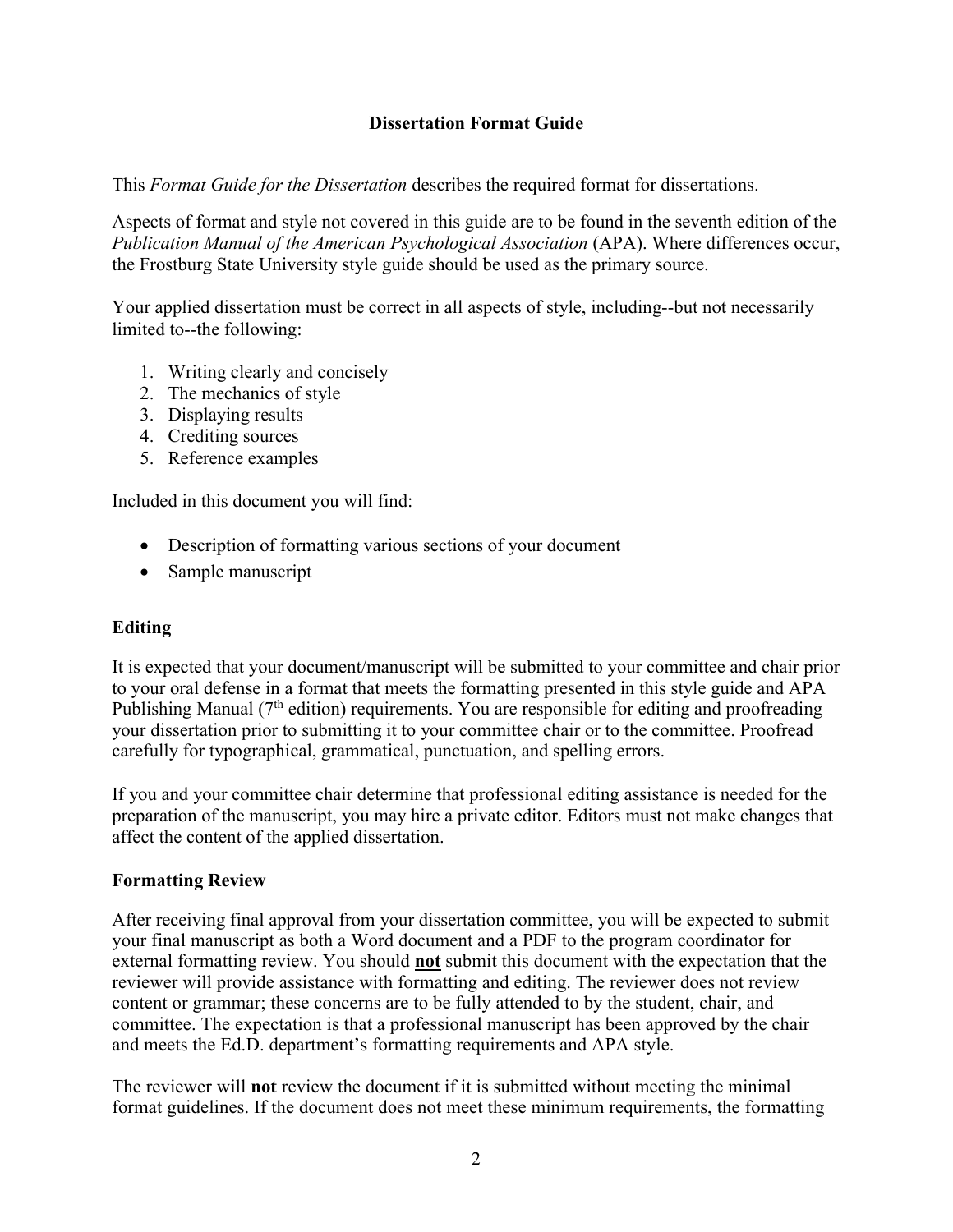reviewer will return the dissertation to the student to revise prior to completing their review. The reviewer will provide required revisions, and the student is expected to promptly complete these revisions in full. The revisions (Word document and PDF) should then be emailed to the program coordinator to continue rounds of revision as required.

The process must be complete by the deadline on the Dissertation Deadlines document shared at the beginning of the academic year, or the student will need to register for an additional dissertation credit the following semester.

# **Final Approval and Steps**

Following the formatting review, the program coordinator will send the student a list of final steps to upload the dissertation to ProQuest. The student will also need to complete the Lewis J. Ort Library Manuscript Release Form and return it to the program coordinator. The process of completing these steps will take the student approximately one hour. The library will print your final document from ProQuest, bind it, and house it within the library.

# **Margins & Alignment**

The standard manuscript margins are:

- Top margin: 1 inch
- Bottom margin: 1 inch
- Right margin: 1 inch
- Left margin: 1.5 inch

The bottom margin should be as close as possible to 1 inch but not smaller than 1 inch. Please note: In order to make the margin 1 inch for all text after adding page numbers, you will likely need to set the bottom margin at less than 1 inch. This may vary depending on your use of PC or MAC and version of Word. The library lib guides recommend trying .5 as a bottom margin setting, but be careful to check to see if this works on your document to set all text to no more than one-inch margins.

Make sure that the widow/orphan control in your word-processing program is unchecked. This guideline applies also to the References section.

Begin each chapter at the top of a new page. Be sure to insert a page break so that this new page is formatted correctly.

An exception to the 1-inch bottom margin requirement is a stand-alone subheading (APA Level 2), which should not appear on the last line of a page.

Continue the narrative text to the bottom margin on a page with a short table or figure (i.e., one that is less than a full page) and on a page that precedes a page with a table or figure.

The hyphen that separates two words may appear at the end of a typed line. Do not hyphenate a single word at the end of a line (e.g., do not type "edu-" at the end of a line and "cation" at the beginning of the next line).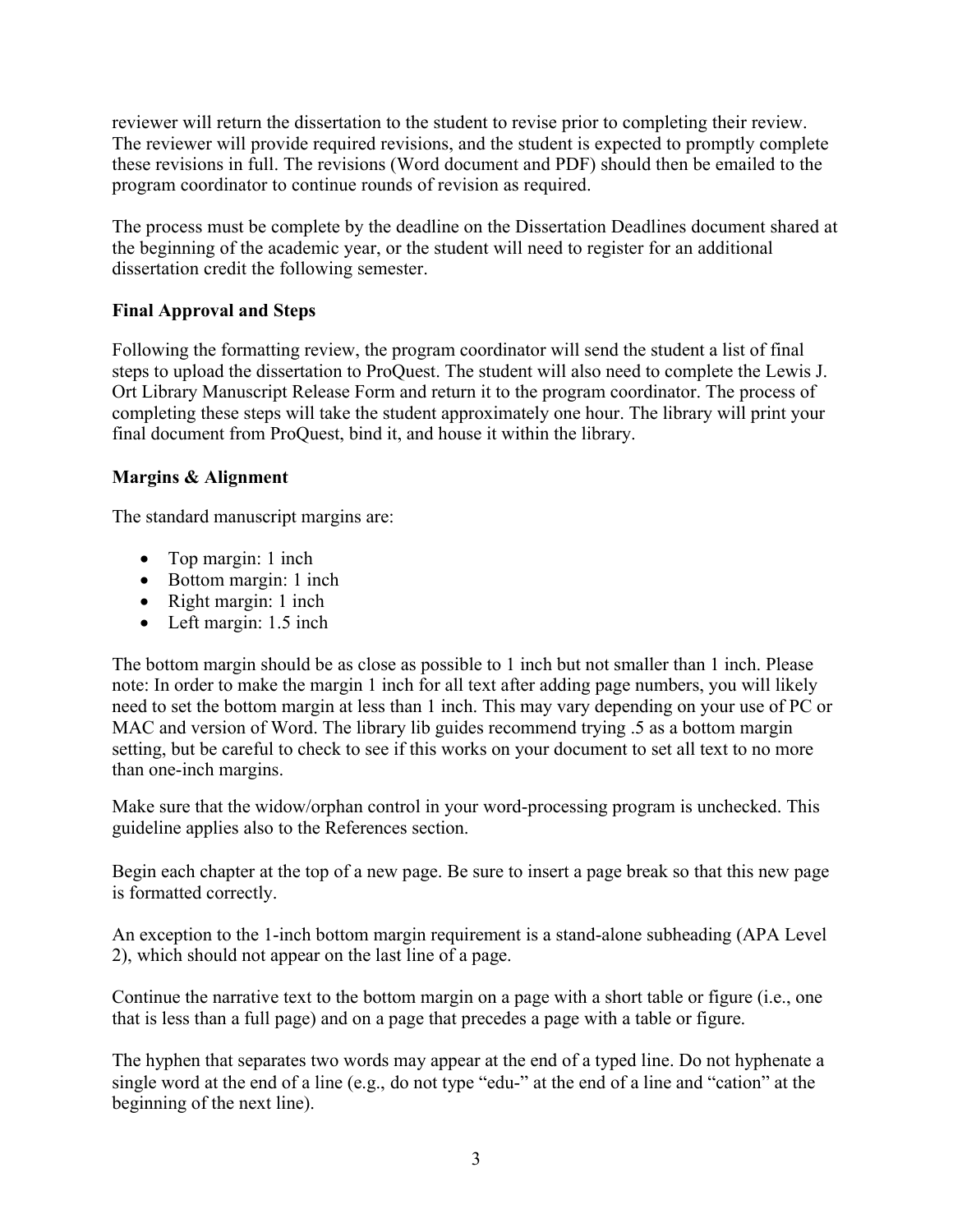The following sections have different margins:

- Title page Top margin: 2 inches; Bottom margin: 1.5 inches; Left margin: 1.5 inches; Right margin: 1 inch
- Copyright page (optional) Top margin: 6 inches; Left margin: 1.5 inches; Right margin: 1 inch
- Approval page Left margin: 1.5 inches; Right margin: 1 inch
- Appendices section Margins may be larger, but not smaller than the standard margins, to accommodate materials from other sources.

In some cases, it may be necessary to arrange tables and figures on landscape-oriented pages. In order to provide a consistent manuscript, landscape pages' margins should be adjusted accordingly. The following margins allow landscape pages to be printed, rotated 90 degrees, and bound with the rest of the manuscript:

- Top margin: 1.5 inch
- Bottom margin: 1 inch
- Left margin: 1 inch
- Right margin: 1 inch

For most of the manuscript, align the text to the left margin and use a ragged (i.e., unjustified) right margin. The following sections are exceptions:

- Title page Centered
- Copyright page Centered
- Approval page Mixed alignment *(see sample approval page for format)*
- Table of Contents: Justified
- List of Figures: Justified
- List of Tables: Justified

Do not use running heads.

Page numbers are placed *within* the bottom margins (middle). Refer to the *Pagination section* for more details.

# **Typeface and Size**

Use only 12-point Times New Roman throughout the document text.

A 10- or 11-point type may be used in tables and figures, if necessary, to fit material within the left and right margins or on a single page. Where reduction is necessary, reduce also the tables' numbers and titles. Consistency should be used throughout the manuscript, so whatever font size is chosen for one table/figure must be used for all.

Italics should only be used as permitted by the APA manual (sections 6.22-6.23, pages 170-172).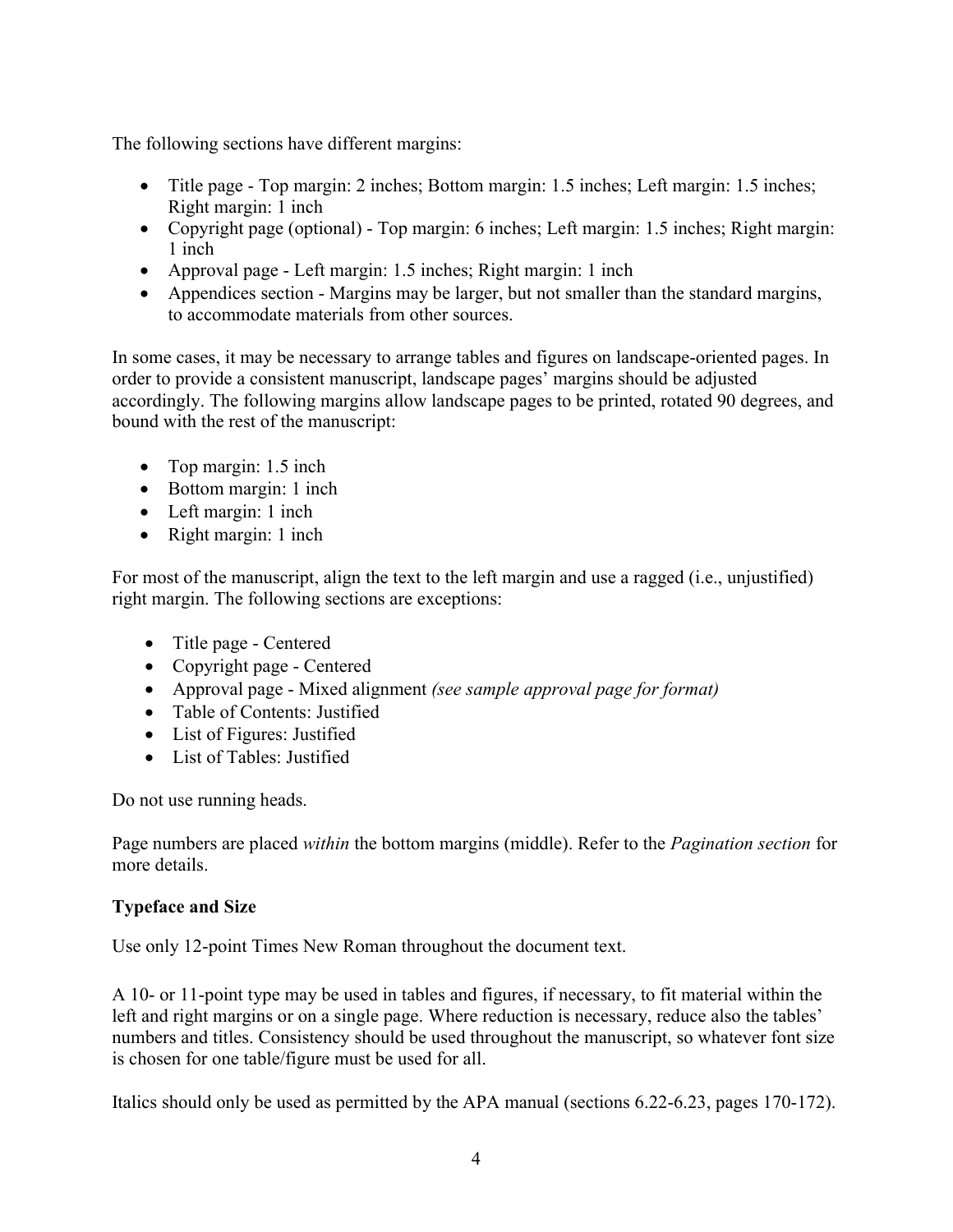Do not use underlining or colors in text.

Superscript and subscript use should conform to the APA requirements (see APA manual, section 6.45, page 188).

Use boldface only as instructed in the APA manual (see section 6.44, p. 187), for headings (see APA manual, section 2.27, pages 47-48), and table title and number (see section 7.9, page 199).

# **Lists**

Lists should follow APA format (see APA manual, sections 6.49-6.52, pages 189-191). Bullets are acceptable only as outlined by APA style (see APA manual, section 6.52, pp. 190-191). Numbers are generally used to indicate sequential order (see APA manual, section 6.51, pp. 189- 190). Refer to the *Indentation section* for further details.

As per the *Indentation section*, numbered and bulleted lists should be indented for the number or bullet to begin at a quarter-inch and the list line to begin at half-inch. (Refer to the sample dissertation's page 2 for an example.)

# **Line Spacing**

Double-space between all lines of text, between paragraphs, between headings and subheadings, between headings and text. Table text can be single or doubled spaced; however, there must be consistency throughout the document.

Single-spacing is required in some sections of preliminary pages. Single-spacing is permissible in table bodies however, consistency throughout the manuscript is required. Refer to the sample.

# **Spacing after Punctuation**

Provide one space after *sentence-ending* punctuation. APA style is used for all other spacing after punctuation (see APA manual, section 6.1, page 154).

# **Pagination**

Page numbers are centered and aligned in the middle of the 1-inch bottom margin (i.e., approximately 0.5 inch from the bottom of the page).

The Title page, Copyright page (optional), and Approval page are unnumbered. The remaining preliminary pages (Acknowledgments, Abstract, Table of Contents, List of Figures, and List of Tables) are numbered with lowercase Roman numeral page numbers, beginning with the number ii. Please note: If there is no Acknowledgements section, the preliminary page numbering (ii) begins on the Abstract page(s).

The main body of the manuscript (from Chapter 1 to the end) uses Arabic numerals, beginning with 1, for page numbers.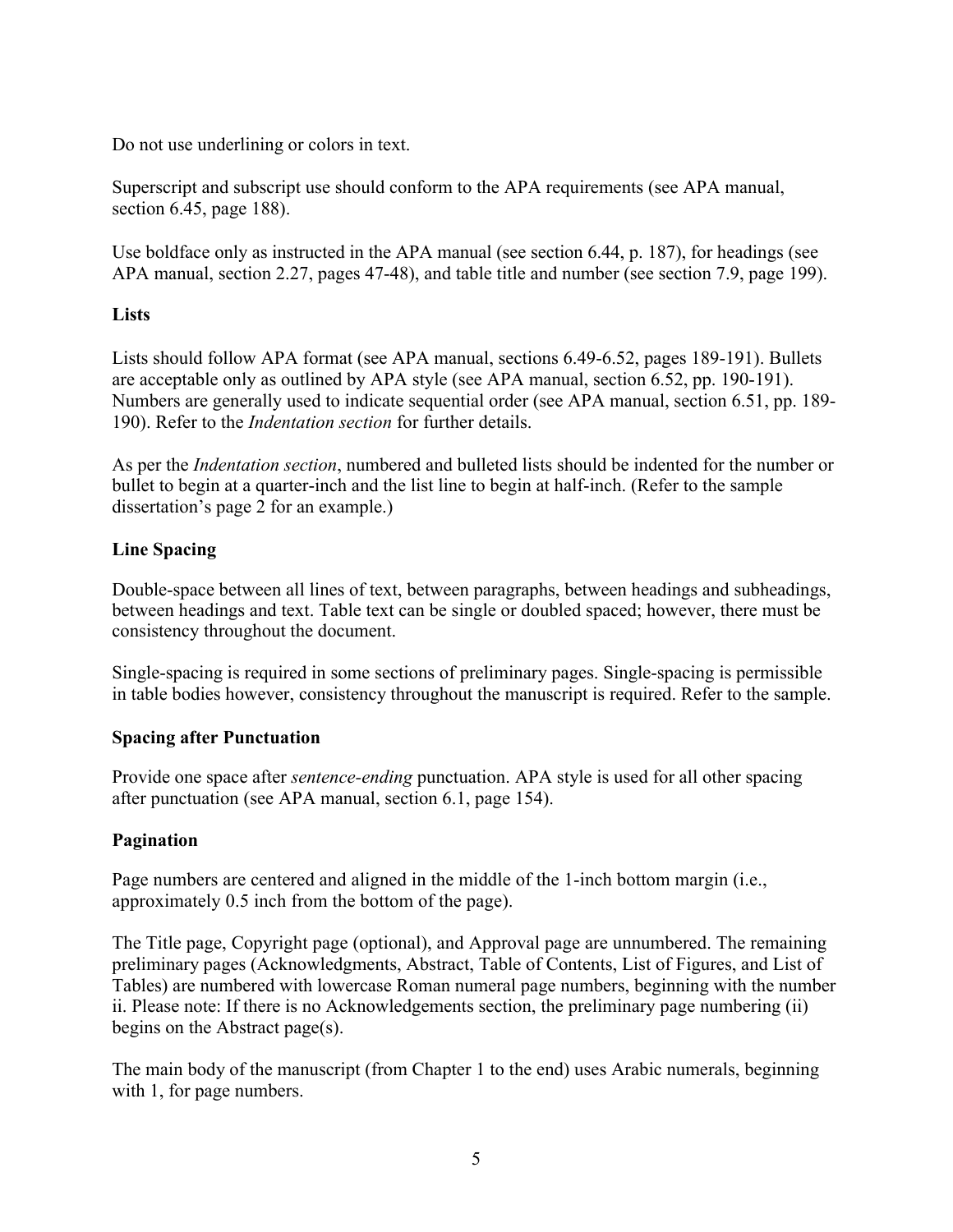The typeface and size of page numbers should be the same as the manuscript type.

Use landscape pages in the document only when necessary for proper display of data and/or visual imagery. As per the *Margins section*, margins should be adjusted accordingly. Place the page number vertically in the left margin of the landscape page(s). This will ensure that the page number is consistent with the manuscript's other pages when printed and bound. See the library's ETD LibGuide (http://libguides.frostburg.edu/etd) for details.

# **Indentation**

The first line of each paragraph must have a consistent indentation of a half-inch. In the Table of Contents, use a half-inch indentation for Level 2 headings and, if included, a one-inch indentation for Level 3 headings. The second paragraph of block quotations in the main text, and for the second and subsequent lines of a reference entry (hanging tab format) in the References section. In numbered lists, indent the first line of each item; second and succeeding lines should be flush left. Numbered and bulleted lists should be indented for the number or bullet to begin at a quarter-inch and the list line to begin at half-inch.

# **Headings**

Use no more than the five levels of headings as are described in the APA manual, section 2.27, pages 47-48.

Level 1 headings are used for:

- Acknowledgments
- Abstract
- Table of Contents
- List of Figures
- List of Tables
- Chapter titles
- References *(as a section)*
- Appendices' titles

The wording of headings must match the wording of the corresponding headings in the Table of Contents.

Headings should use an en dash, with a space before and after, instead of a colon. For example, "Chapter 1 – Introduction". However, en dash used in the main text should have no space before and after.

As per the *Table of Contents section*, all Level 1 and Level 2 headings must be included in the Table of Contents (including the Table of Contents itself). Inclusion of Level 3 headings in the Table of Contents is optional but should be applied consistently. Level 4 and 5 headings should not be included in the Table of Contents.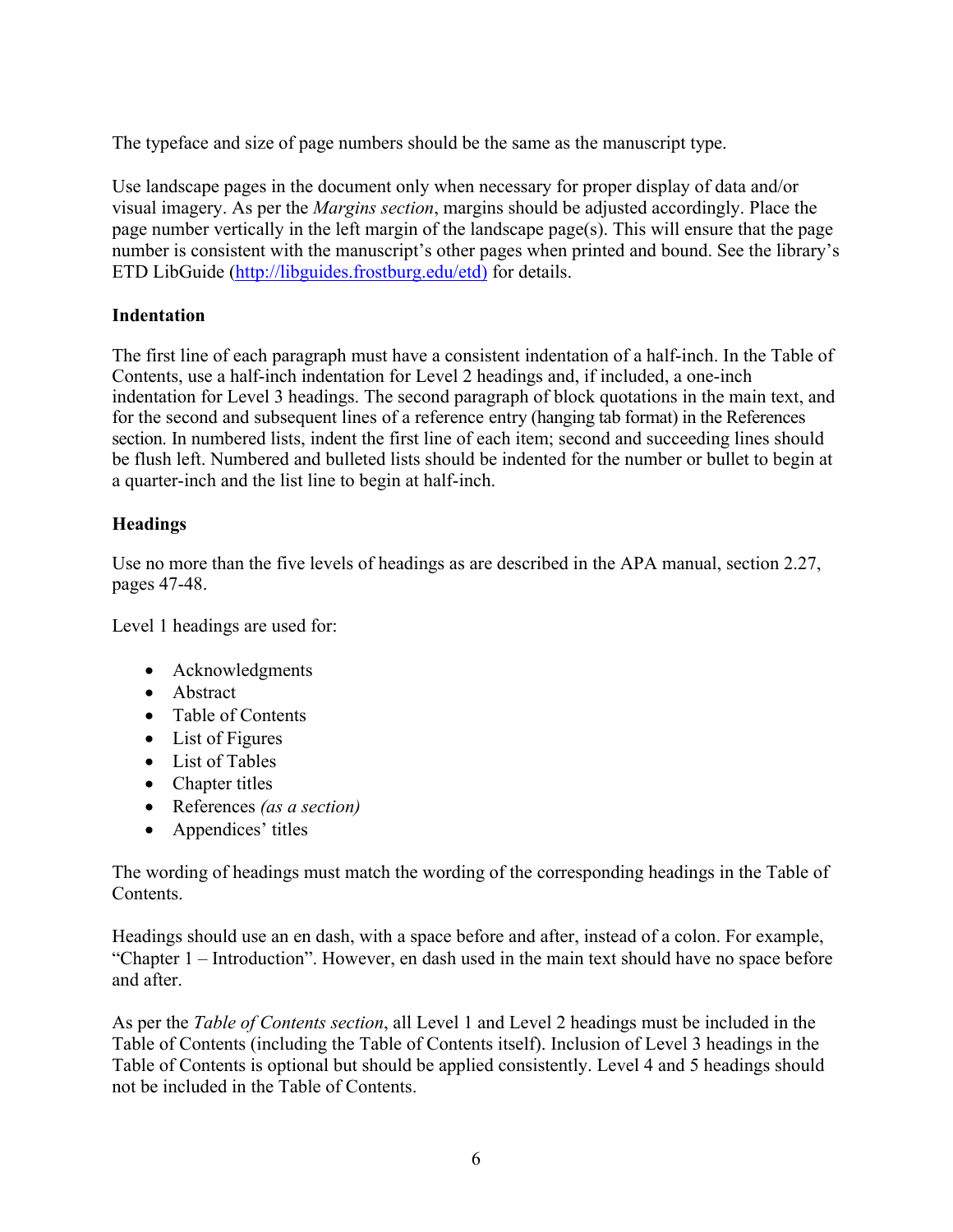# **Tables and Figures**

Tables and figures must be formatted according to the guidelines of the APA manual, chapter 7, pages 195-250.

Tables and figures should be set aligned to the left margin, presented horizontally, and placed at the appropriate point in text (i.e., following, as soon as possible, the text reference). Avoid placing a table or figure within a paragraph, unless the table or figure is at the top or bottom of the page. Place a table or figure after the full paragraph where it is first mentioned. Tables may extend to multiple pages or can be presented in landscape format as necessary.

If you have only one table or figure in the manuscript, do not label it with a number; refer to the item as "Table" or "Figure."

Tables may use horizontal borders (i.e., lines) but not vertical ones. Do not use heavy, bold lines for borders. Horizontal lines in tables may not extend into the left and right margin areas. Refer to APA manual, section 7.17, page 205, for more details.

If you are reprinting a table or figure from another source, you must attribute this table or figure to its original source and, in some cases, receive copyright permission from the copyright holder to reprint the table or figure. This process can take some time, and you must plan ahead, or it can hold up the formatting review and delay your graduation. (See APA manual, section 7.7, pp. 198-199.)

# **References**

Use "References" (Level 1 header in APA style, without the quotation marks around this word) for this section and continue using double spacing throughout the reference list. Each reference entry should follow the style guidelines of the APA manual, including the use the hanging indents. For more information on crediting sources and formatting references, please refer to chapter 8, pages 253-278, chapter 9, pages 281-309, and chapter 10, pages 313-352 of the APA manual.

Remove all hyperlinks, such as the underlining of URLs, and use DOIs (Digital Object Identifiers) when available. For more information on the use of DOIs, please refer to sections 9.34-9.36, pages 298-300.

# **Appendices**

The format of appendix material may deviate from the format used for other sections of the manuscript. However, pagination must be continuous. Margins for appendix items may be larger, but not smaller, than those required for other pages of the manuscript.

Each appendix item must be on a separate page and labeled alphabetically and listed in the Table of Contents.

Each appendix should be assigned a letter in sequential order, i.e. "Appendix A" for the first appendix.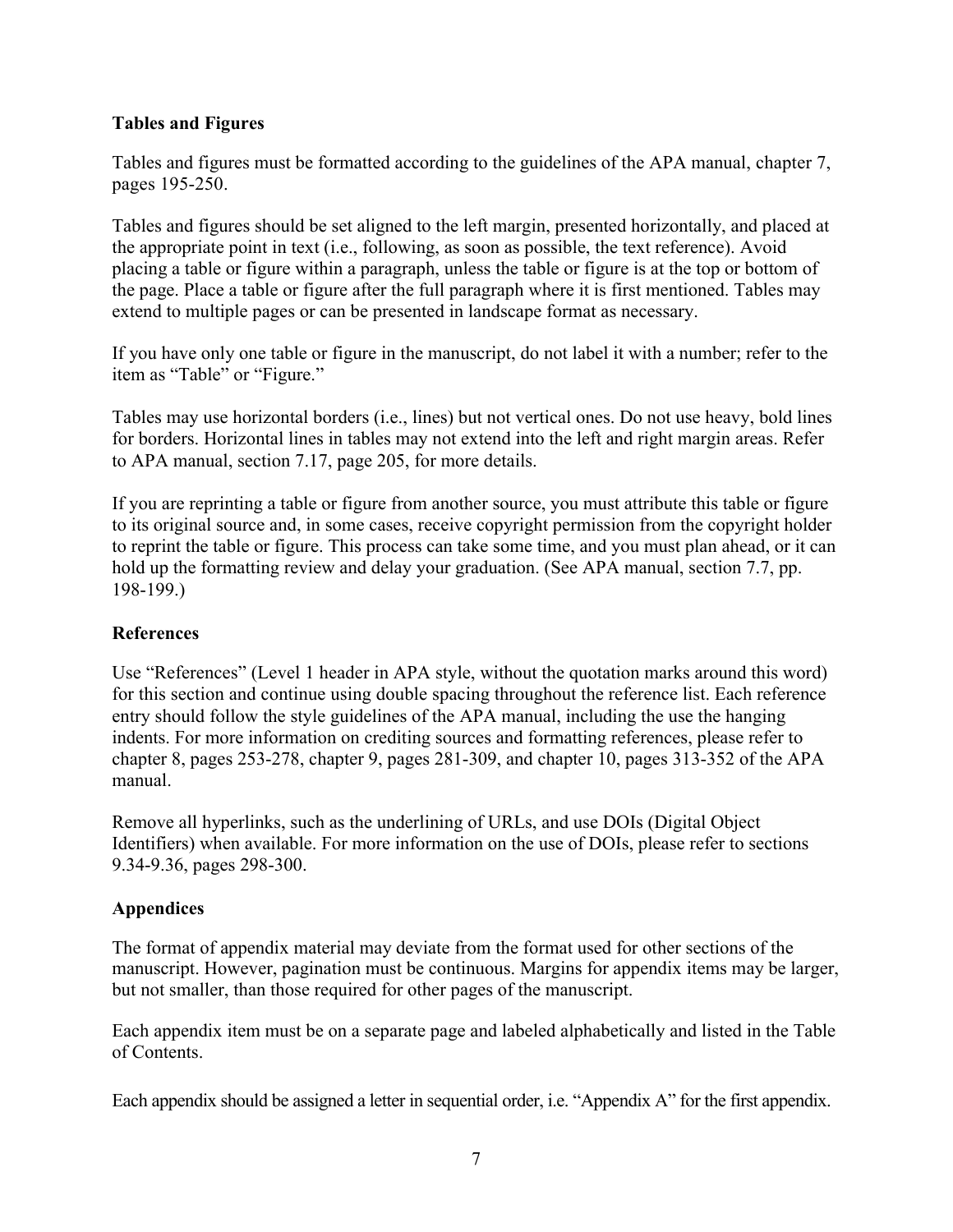If only one appendix is included in the manuscript, label it as "Appendix" – no letter is necessary.

# **Preliminary Pages**

The order of preliminary pages is as follows: Title page, Copyright (if applicable), Approval Page, Acknowledgments (optional), Abstract, Table of Contents, List of Figures and List of Tables.

Use your name as it should appear as author—First M. Last or, if necessary, use your legal name as recorded by the university registrar.

# **Title Page**

The top line (title) must be 2 inches from the top of the page (including margin); the bottom line (year) must be 1.5 inches from the bottom of the page. The byline section and the fulfillment-ofrequirements section should be placed so that white space is evenly distributed.

List the College, University name, and the month (May, August, or December) and year of graduation in which you expect final approval of your degree award under the university name.

Break each line of the title at a logical point (e.g., avoid the splitting of a phrase). The avoidance of a split phrase takes precedence over the use of a pyramid or inverted pyramid style. Break the lines of the fulfillment statement as shown in the sample.

# **Approval Page**

See the sample for the required format. Keep top margin set at 1 inch and space down one double space to begin title. Title should be listed exactly as is on title page. Be certain paragraph settings are set to "0 pt" before and after.

Set signature areas to single space and use two single spaces between signature line and signature text above. Refer to sample.

## **Copyright Page (Optional)**

If using a copyright page, leave top margin at 1 inch and space down to begin copyright text at 6 inches from top of page.

## **Acknowledgments (Optional)**

An Acknowledgments page, if included, must be double-spaced with a paragraph indentation. Use the preferred spelling of "**Acknowledgments**" for the heading. Dedications should also be placed in this section.

Acknowledgments and dedications should be written with an academic tone and be appropriate to a scholarly manuscript.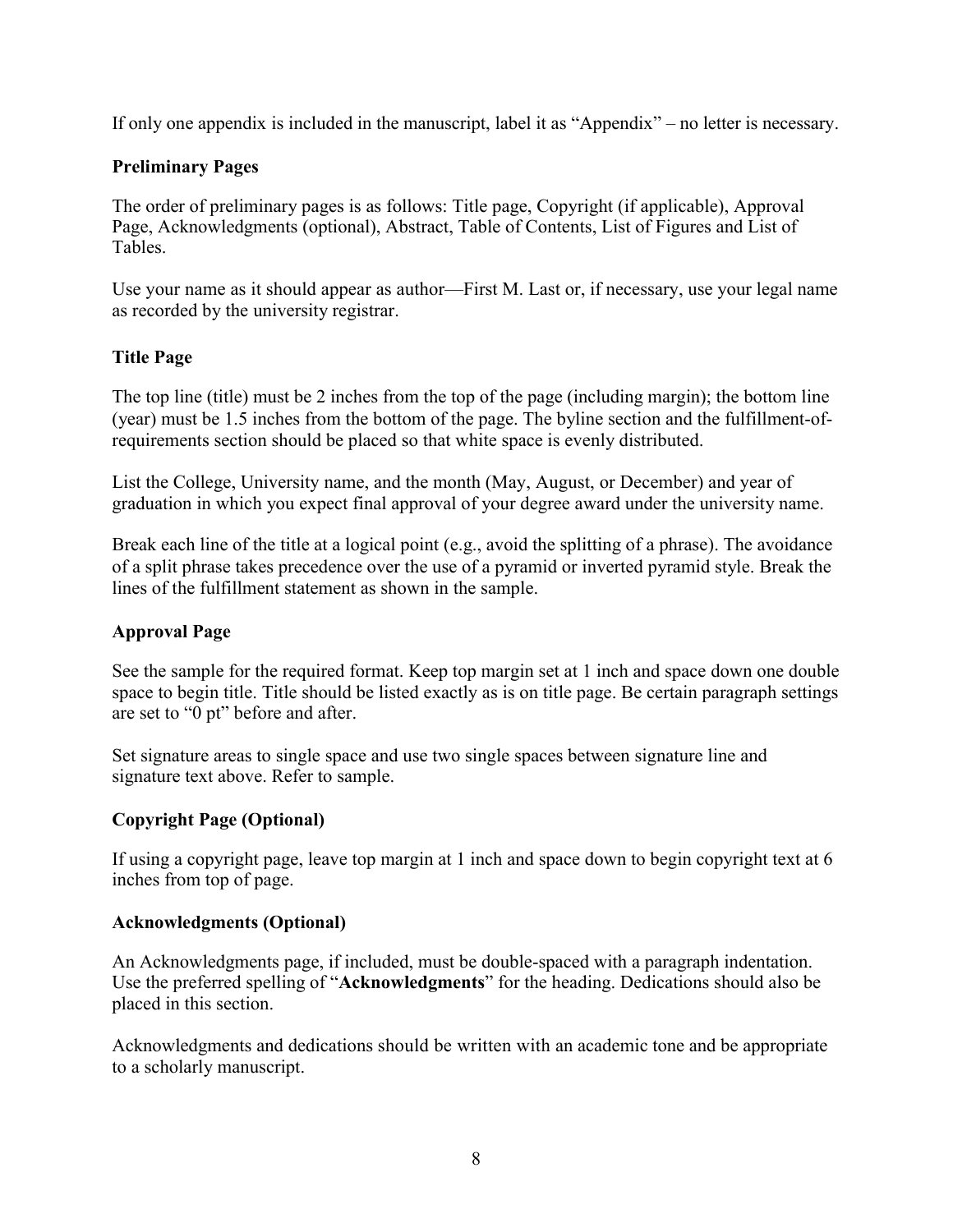# **Abstract**

The applied dissertation title, your name, and the year must be identical to the title, name, and year on the title page. The abstract should be double-spaced with 250-300 words preferably on one page. The body of the abstract should be Times News Roman, 12-point font size.

Include up to five descriptors or keywords/phrases that relate to your study. Use below sample. The term "Keywords" should be italicized and followed by a colon. However, keyword terms are not italicized. The terms should be separated by commas with no period at the end of the line. For example:

*Keywords*: goals, educational assessment, strategy, academic priorities

# **Table of Contents, List of Figures, and List of Tables**

See the samples for the required format.

The Title page, Copyright page, and Approval page are not numbered or included in the Table of Contents.

All first and second-level headings should be included in the Table of Contents. Third level headings are optional; fourth and fifth should not be included in the Table of Contents. Lists of Figures and List of Tables follow immediately after the abstract. All first level headings should be flush left, and each succeeding level should be indented ½ inch from the preceding level.

Dot leaders, rather than a series of periods, must be used to join headings and titles with their respective page numbers; at least two dots must separate the heading or title from its page number. See example.

The right margin for the Table of Contents, List of Figures, and List of Tables is justified. Do not provide an additional tab (indent) for the second and subsequent lines of a heading or subheading; begin the second line of the heading or subheading at the same point as the first line. The same rule applies with respect to figures' captions in the List of Figures and tables' titles in the List of Tables. Avoid having headings, subheadings, tables' titles, and figures' captions extend into the column of page numbers.

Appendix items are presented in the Table of Contents.

Headings, subheadings, and page numbers in the Table of Contents must match the corresponding headings, subheadings, and page numbers in the text. The same rule applies to figures' numbers, captions and page numbers in the List of Figures and tables' numbers, titles, and page numbers in the List of Tables.

Do not include an identifying letter or number if you have only one appendix item, one table, or one figure; label the header "Appendix," "Table," or "Figure" and begin the title on the next line at the first tab position. Refer to the APA manual (section 6.17, pages 167-168) for capitalization rules relating to headings and title.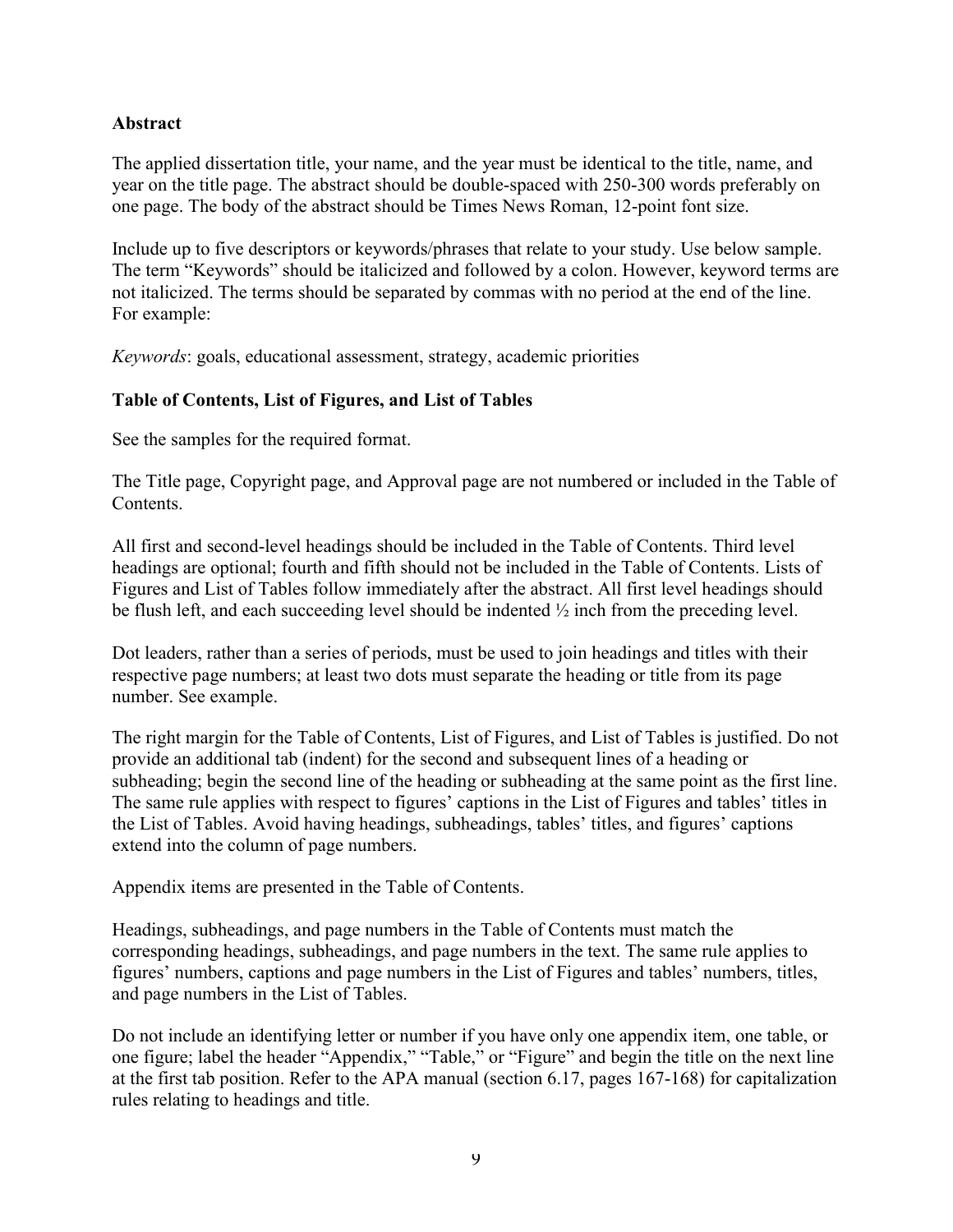# YOUR TITLE HERE, ALL CAPS, NO BOLD:

# FOCUSED AND SUCCINCT, DOUBLE SPACED, AND TWO INCHES FROM TOP

By

First M. Last

Dissertation Submitted

in Partial Fulfillment of Requirements for the Degree

Doctor of Education

College of Education

Frostburg State University

May 2020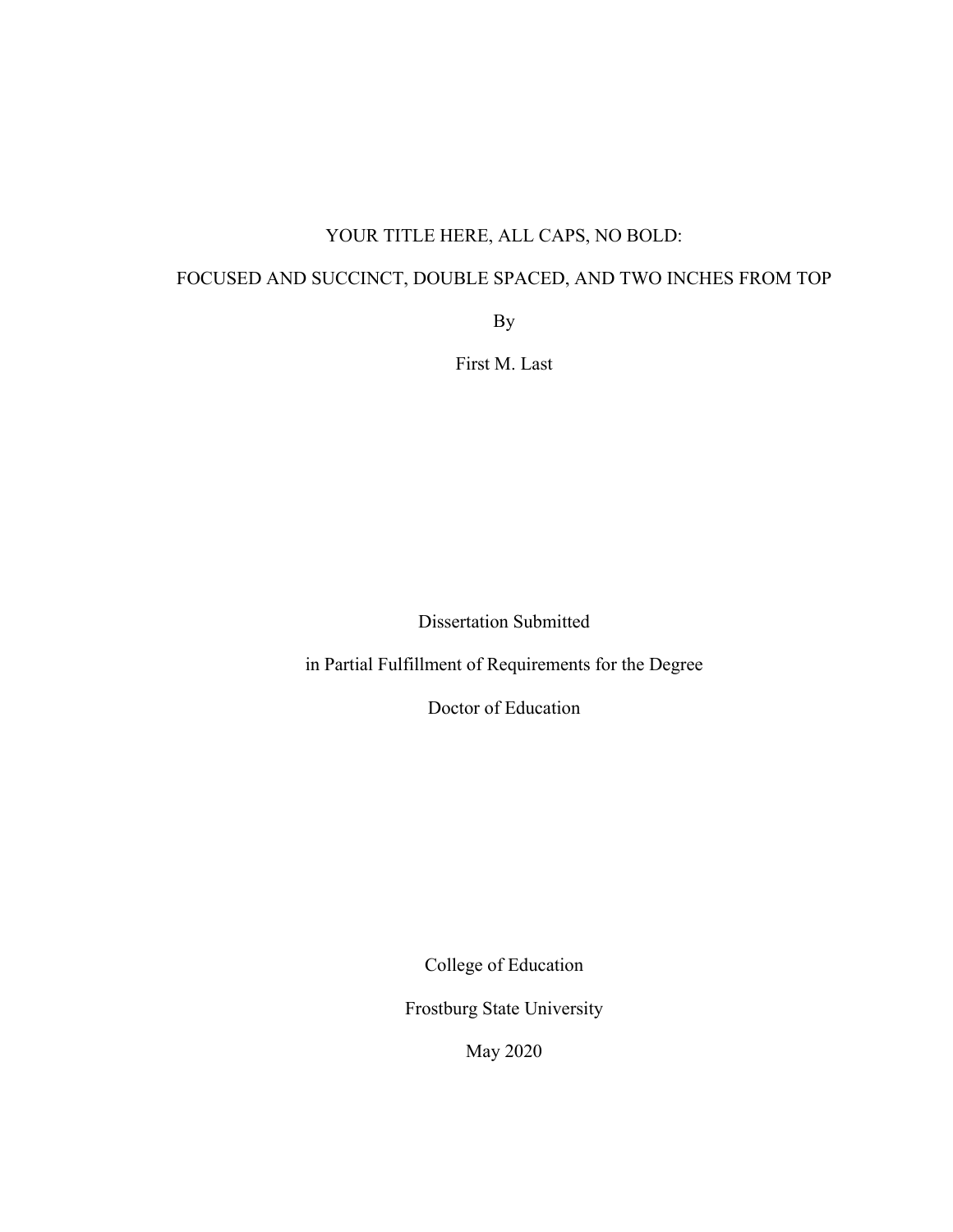Copyright © 2020 All Rights Reserved By First M. Last

*(Copyright page should only be included if paying for copyright during ProQuest submission. Otherwise it should be left out. Set this page to a 6-inch top margin. Text should be centered and single spaced as shown below. This page should not be assigned a page number, and it is not included in the Table of Contents.)*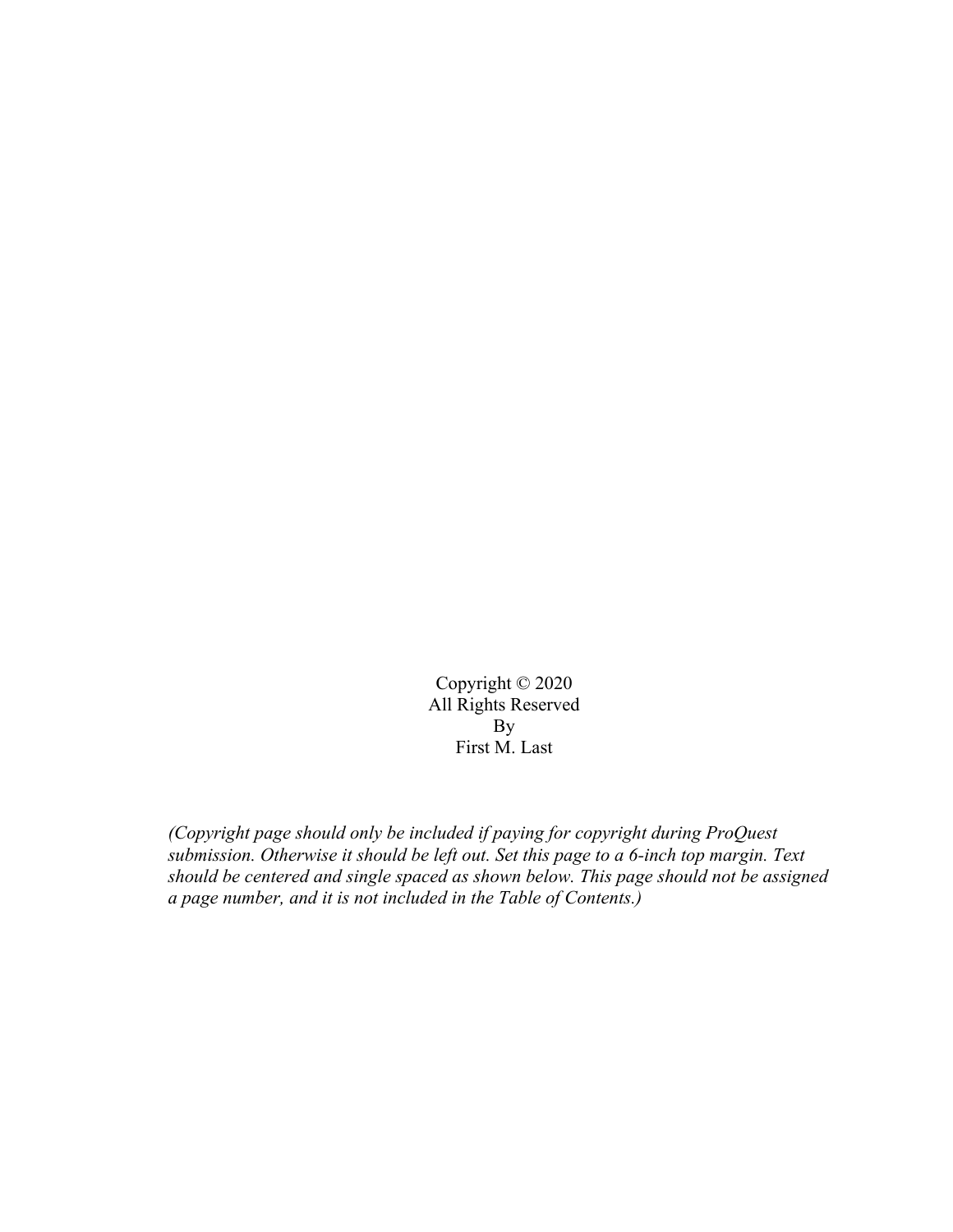## SAME TITLE AND FORMAT AS TITLE PAGE:

### USE DOUBLE SPACING

By

First M. Last

The undersigned, appointed by the Dean of the College of Education, have examined and approved this dissertation submitted in partial fulfillment of requirements for the degree of Doctor of Education.

 ${\rm Chair}$ 

Rusty R. Hinge, Ph.D. Assistant Professor of Education Frostburg State University

U. Need Tu, Ph.D. Assistant Professor of Education Frostburg State University

Almo S. Done, Ed.D. Assistant Professor of Education Frostburg State University

Almo S. Done, Ed.D. Assistant Professor of Education Frostburg State University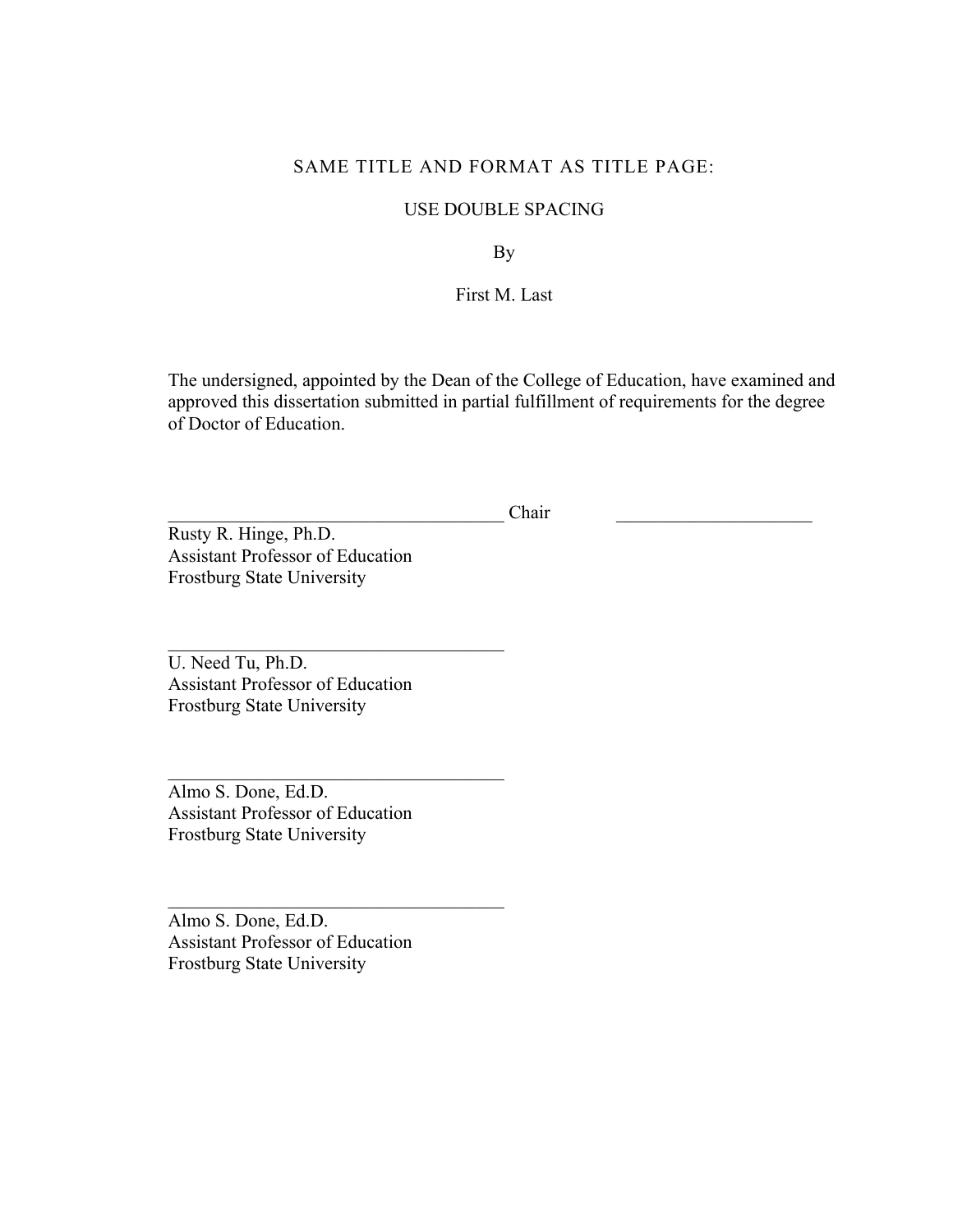# **Acknowledgements (Level 1)**

Start with indented paragraph and you may acknowledge anyone that you would like in this section. Dedication of your work can also be placed in this section. There should not be a separate dedication section.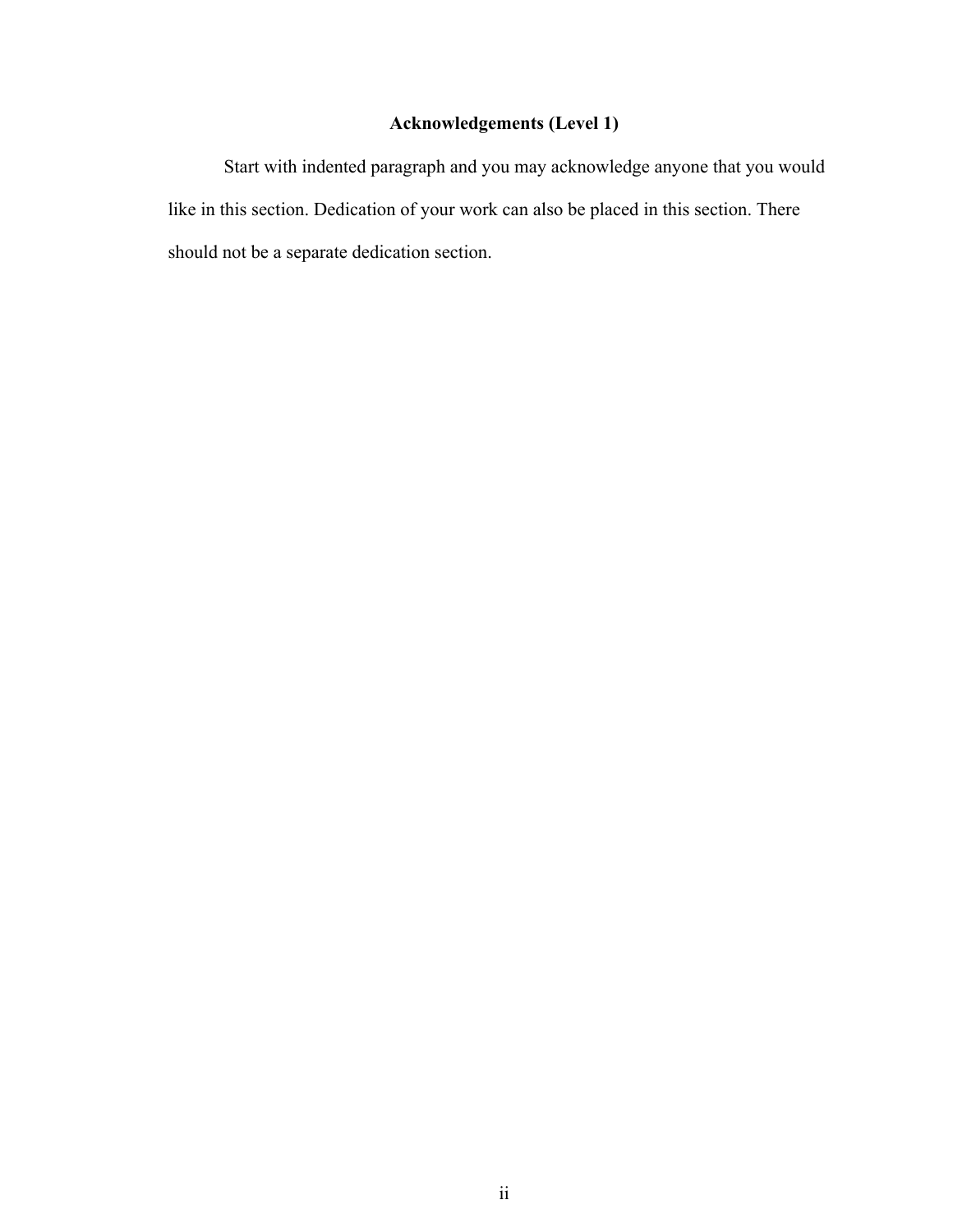# **Abstract (Level 1)**

# SAME TITLE AND FORMAT AS TITLE PAGE:

## USE DOUBLE SPACING

By

First M. Last

Abstract should be double spaced with indented first line of paragraphs.

Preferably 250-300 words. Keywords and phrases should be listed at the end as shown below (up to five). Indent and italicize keywords with commas between listing and no period at the end.

*Keywords: w*ord, phrase, word, word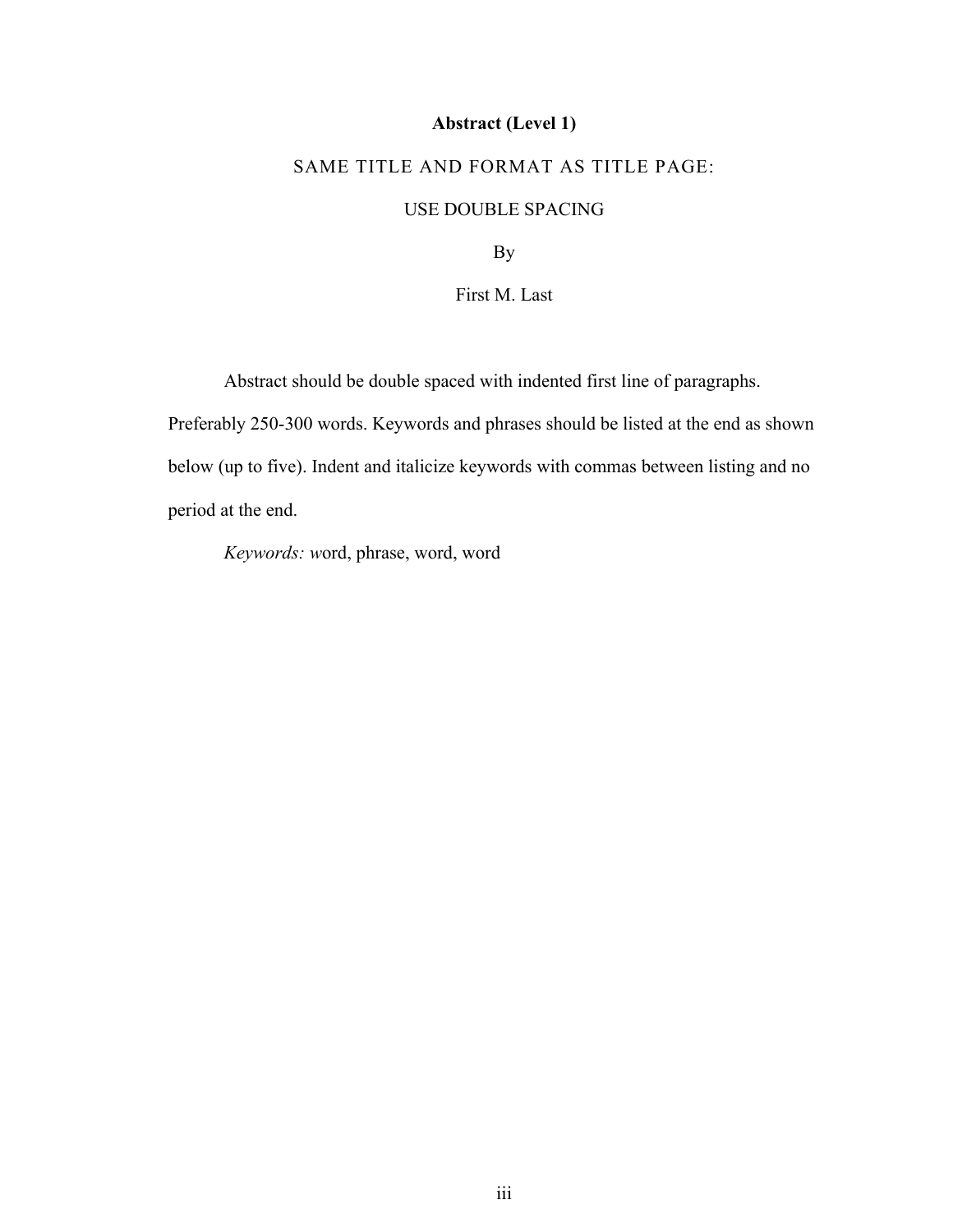# **Table of Contents**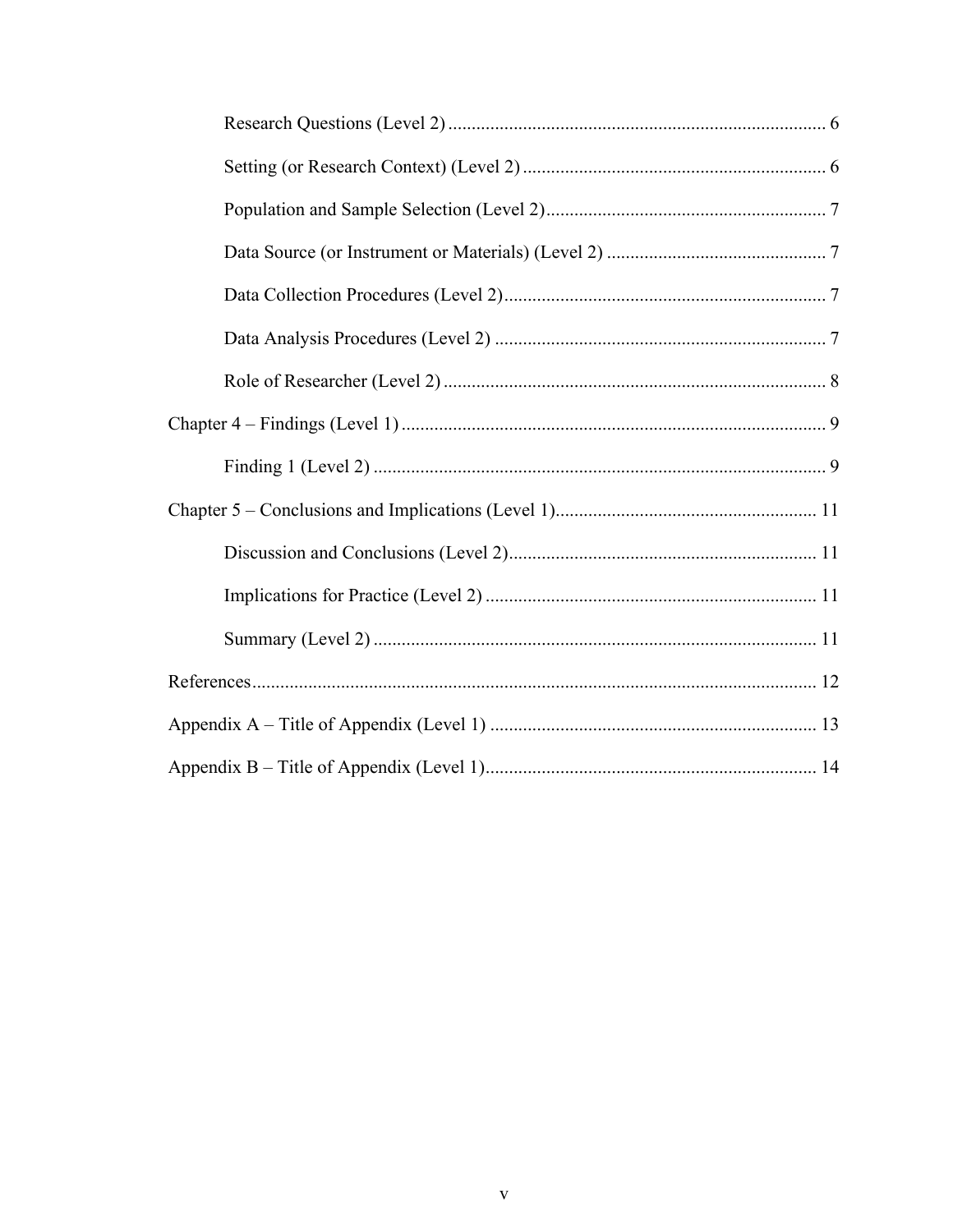# **List of Figures (Level 1)**

| Figure 1. Frequency of Student Engagement with Playground Equipment 11 |
|------------------------------------------------------------------------|
|------------------------------------------------------------------------|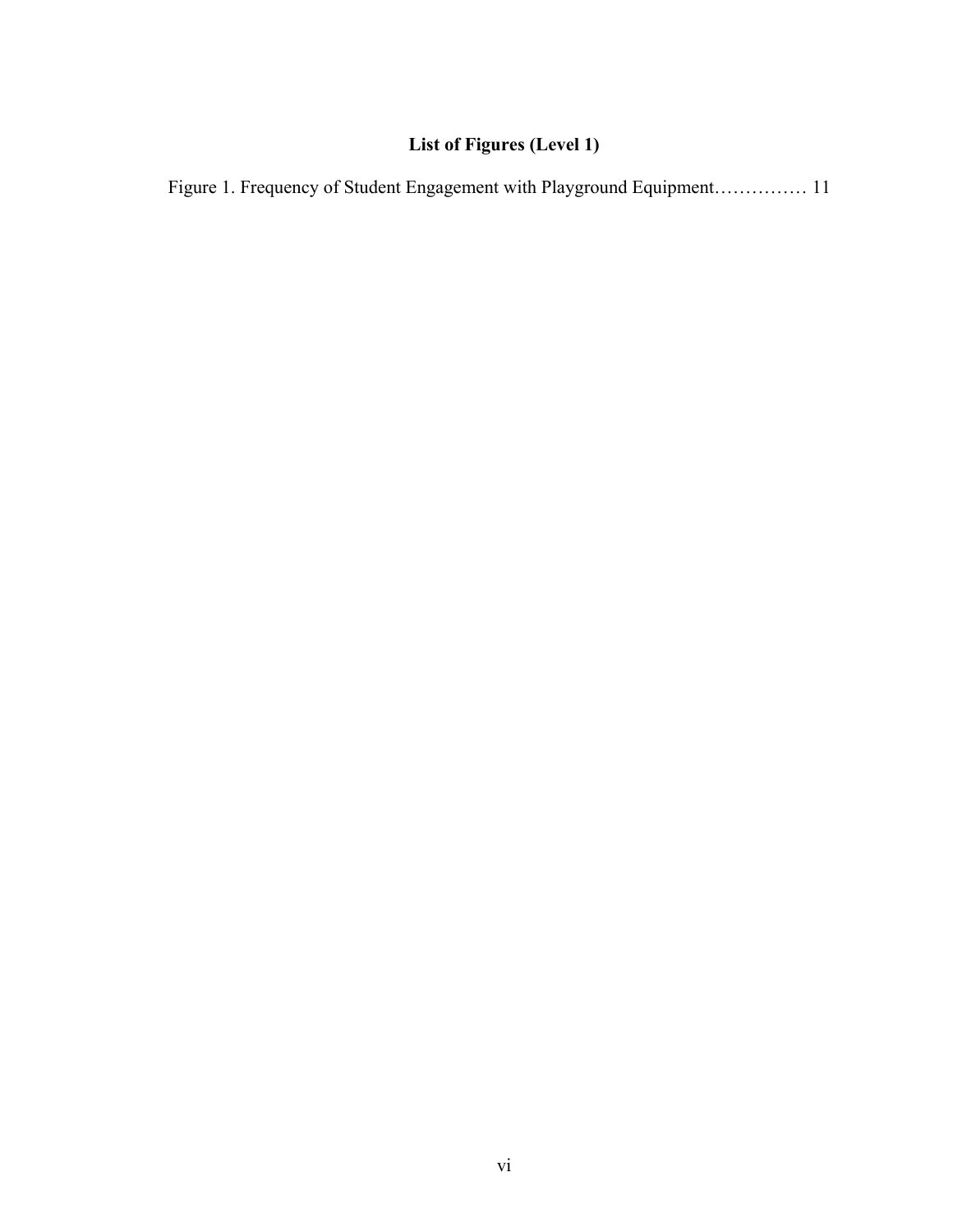# **List of Tables (Level 1)**

| Table 2. Demographic Data of Faculty Participator and Nonparticipator Groups 17 |  |
|---------------------------------------------------------------------------------|--|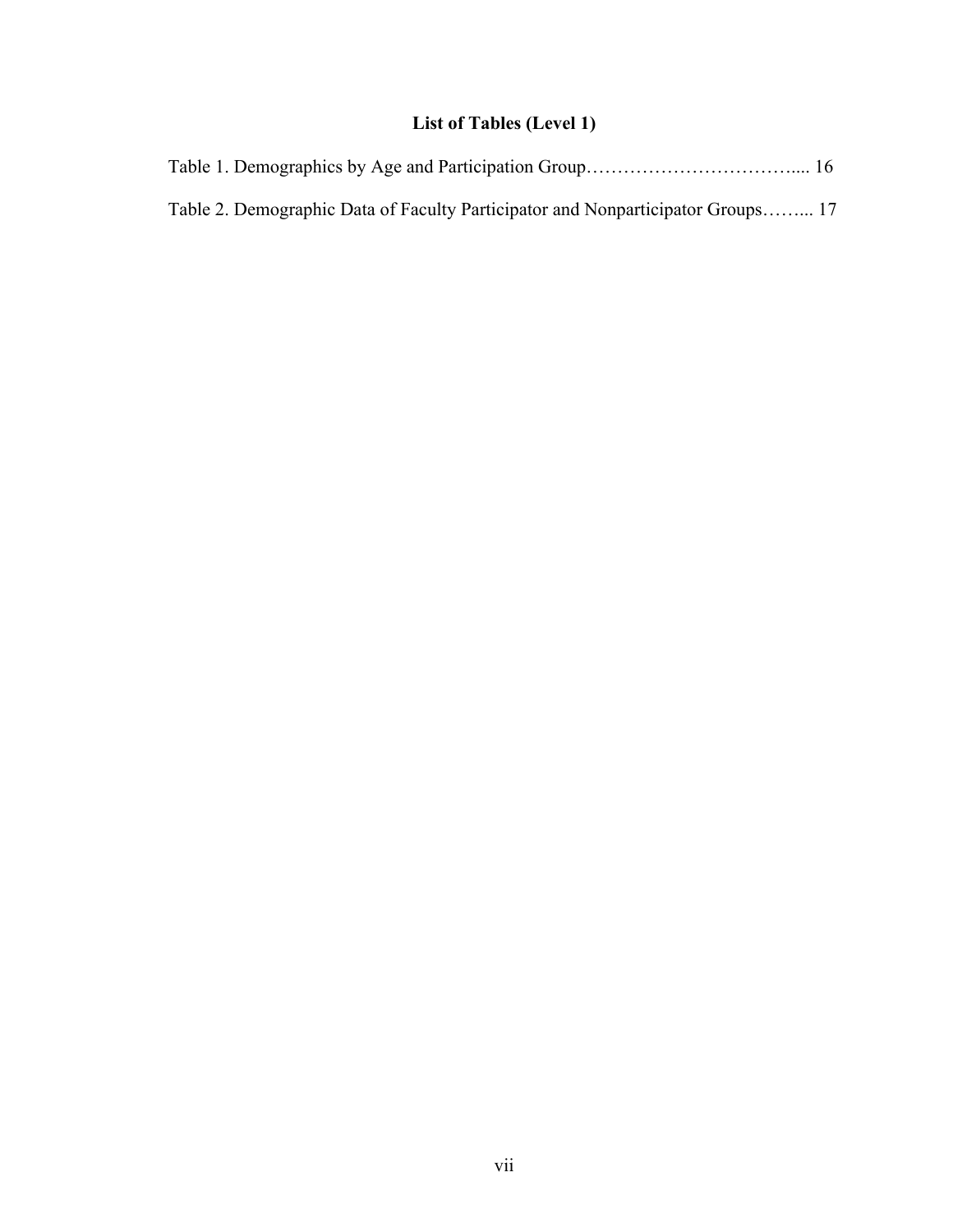### **Chapter 1 – Introduction (Level 1)**

This guide is to be used as a sample format and may not necessarily identify every heading and or the order in which your heading will occur in your study. Although this guide provides some of the most common elements in a study, it will not necessarily dictate how you should present your work. Your organization and structure should be determined between you and your chair. A five-chapter format is most commonly used, but you and your chair may utilize a different format (such as an article structure) provided that the essential elements of a dissertation are included somewhere in the dissertation and clearly labeled as such. You and your chair are encouraged to have a conversation with the program coordinator if you wish to utilize a nonstandard structure.

The first one to two paragraphs of Chapter 1 should include a brief overview of the topic and of the contents of this section. It should pull the reader instantly into the topic and be broad enough that the reader understands your interest area quickly.

#### **Statement of the Problem (Level 2)**

The problem statement describes the topic and focus of the question that will be the subject of your study. Do so in a manner that compels the reader to wonder and think about the problem. The problem statement should be clear and concise so that the reader is clearly seeing the problem. Below are a list of essential elements that should be addressed in Chapter 1. Although the titles below are set up as level 2 headings, your organization may be different based on your study and based on the preference of your committee. The below titles are suggested format titles for Chapter 1, but defer to your chair.

1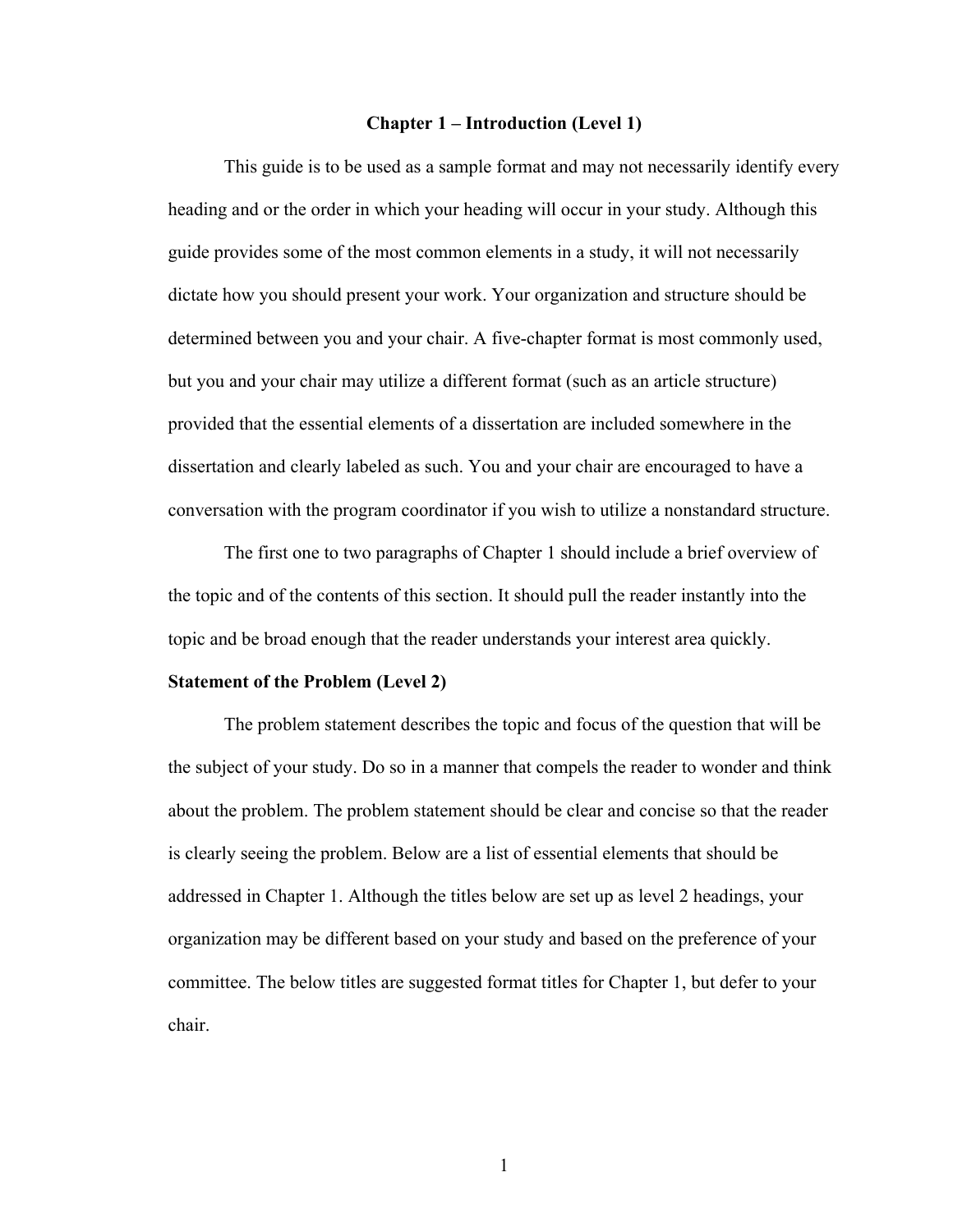**Purpose and Rationale of the Study (Level 2)**

**Significance of Study (Level 2)**

**Theoretical (or Conceptual) Framework (Level 2)**

**Research Design Overview (Level 2)**

**Research Questions (and Hypotheses) (Level 2)**

**Assumptions (Level 2)**

These are commonly included for qualitative but not quantitative studies. Please consult with your chair and/or methodologist for further guidance.

**Limitations (Level 2)**

**Definitions (Level 2)**

**Organization of the Study (Level 2)**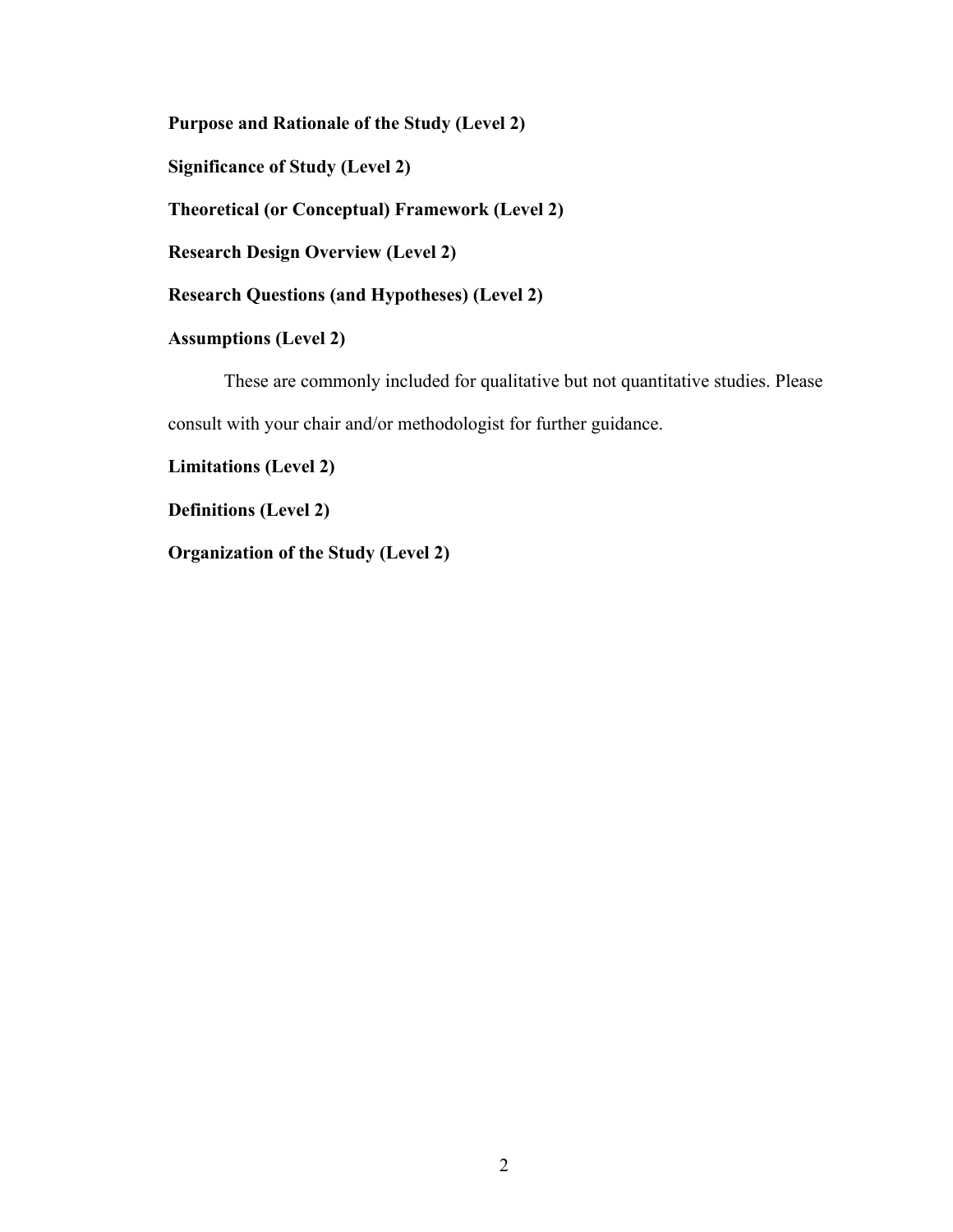### **Chapter 2 – Review of Literature (Level 1)**

### **Introduction (Level 2)**

This section should be used to provide a clear roadmap to present your literature review and the topics that will be covered. Essential elements in Chapter 2 are varied based on the individual study. However, theoretical framework is likely to be one of your headings in the literature review. Many dissertations introduce the framework in Chapter 1 and provide a more detailed review in Chapter 2 as part of the literature review.

Other elements to consider in the literature review:

- The history and background is stated to set the stage for your topic, giving the reader enough information to place the problem in the current context of education;
- A critical review of relevant scholarly literature about the topic is conducted in order to show a deep understanding of the topic as it operates currently;
- Begin to narrow the focus of your inquiry into the topic pointing out an area that, if investigated, would add to the broader understanding of the topic;
- The review of the current state of the topic is drawn primarily from recently published articles;
- The review should come from peer-reviewed scholarly journals; otherwise, you justify your use of other sources, such as trade books and dissertations;
- A statement about how saturation has been reached in the literature review and efforts to find related research are explained.
- Including a section about how you went about conducting your literature review is good practice.
- Synthesis, including methods used in previous studies, is key.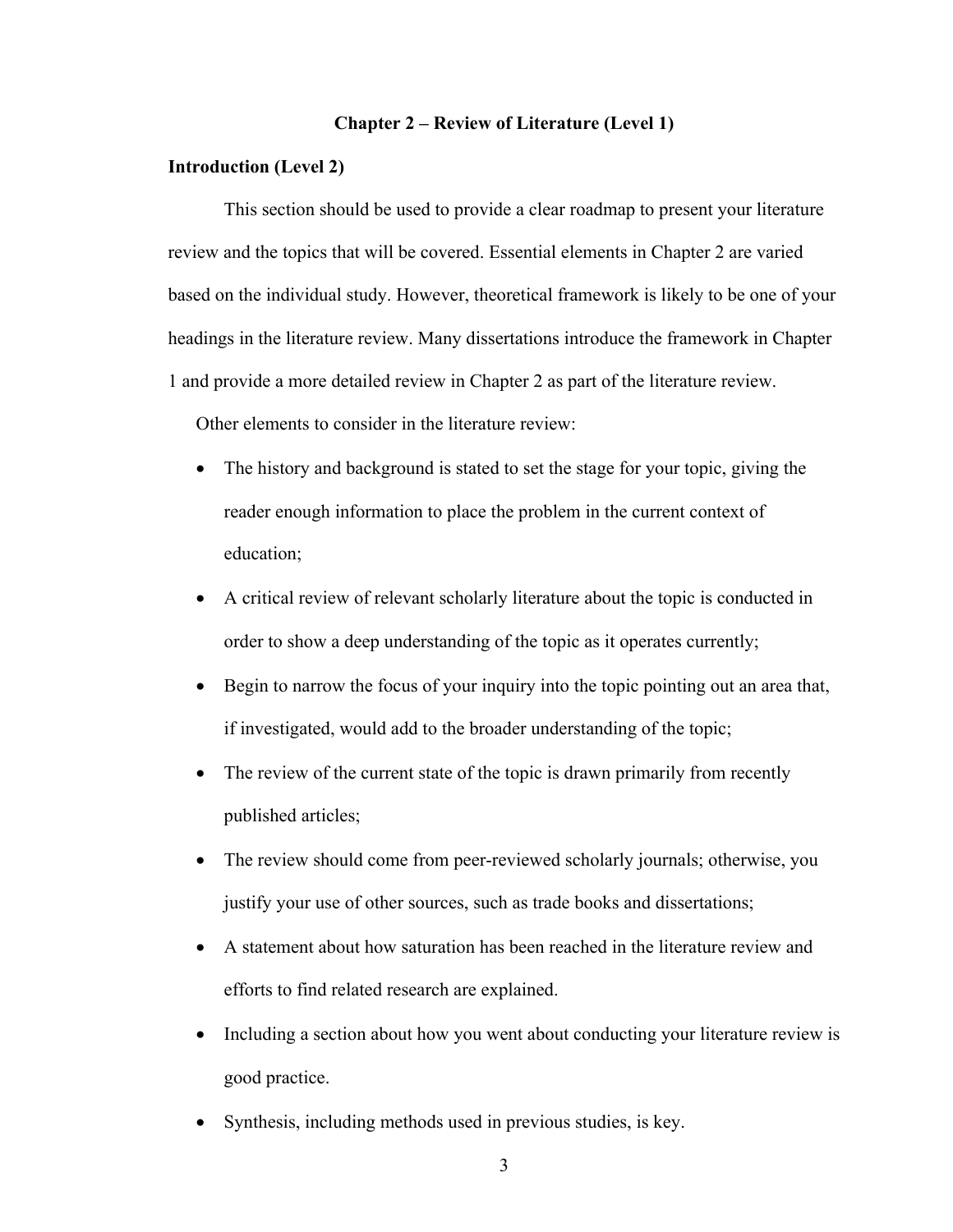### **Theoretical (or Conceptual) Framework (Level 2)**

Essential elements in Chapter 2 are varied based on the individual study. However, theoretical framework is likely to be one of your headings in the Literature review. Many dissertations introduce the framework in Chapter 1 and provide a more detailed review in Chapter 2 as part of the literature review. Including a section about how you went about conducting your literature review is good practice. Synthesis, including methods used in previous studies, is key.

### **Essential Element (Level 2)**

When inserting a figure see below for the format. Using the insert table/figures option is recommended for ease of page numbering in the list of tables page.

### **Figure 1**





*Note.* Adapted from "Look, Ma, No Hands: Children's Playtime Practices," by G. Summers and L. Smith, 2001, *Journal of Child Engagement*, 46, p. 11. Copyright 2001 by the Association of Child Behavior Development Studies.

A short conclusion and transition to the methodologies chapter should be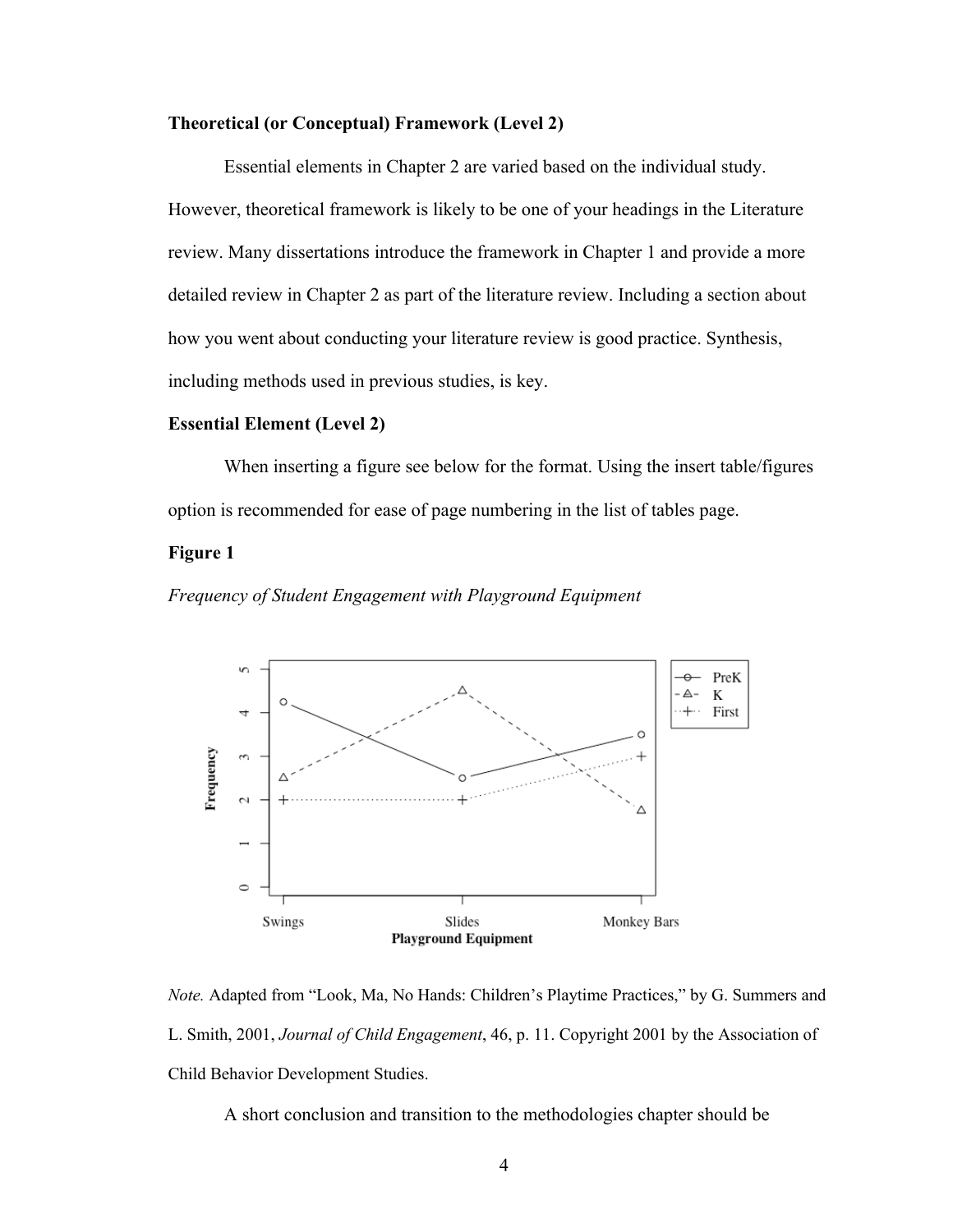presented.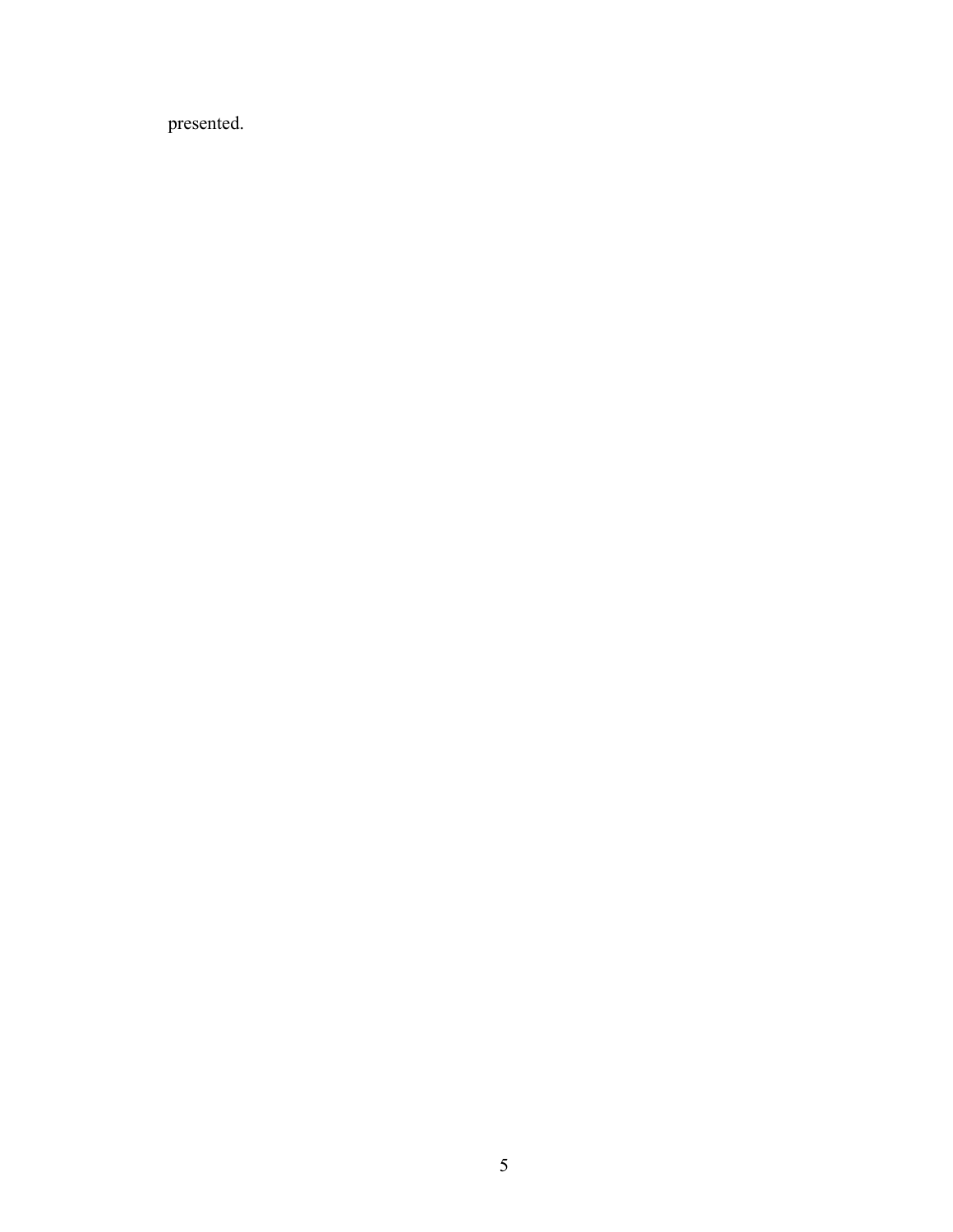### **Chapter 3 – Research Design and Methodology (Level 1)**

This section should start with an introduction to your research study and design noting elemental sections of the chapter.

#### **Research Design (Level 2)**

This is where you will describe the research design and provide justification for choosing this design.

Level 3 headings can be used when you are trying to provide a breakdown of the content involved in the title of the level 2 heading. Level 3 headings are bold and italicized, title case, and flush left. For example, if you are using a mixed-methods design you may want a level 3 heading to describe each method. However, you may not need more than the level 2 heading to describe the design and justification for using the design. This is dependent upon the design and the best approach to being clear with the description.

#### **Research Questions (Level 2)**

This is an essential element. A good research question is specific and includes the population, data source, and implies a method and direction, if arguable. For example: To what extent did the first-year seminar courses predict academic success in first generation college students? How are online users experiencing or addressing privacy issues on such social networking sites as Facebook and Twitter?

Repeat each sub-section below for every component or phase of a mixed methods study. You might also organize based on the research question. Repetition may occur for the sake of clarity.

### **Setting (or Research Context) (Level 2)**

If your research is focused on a particular setting or context, such as one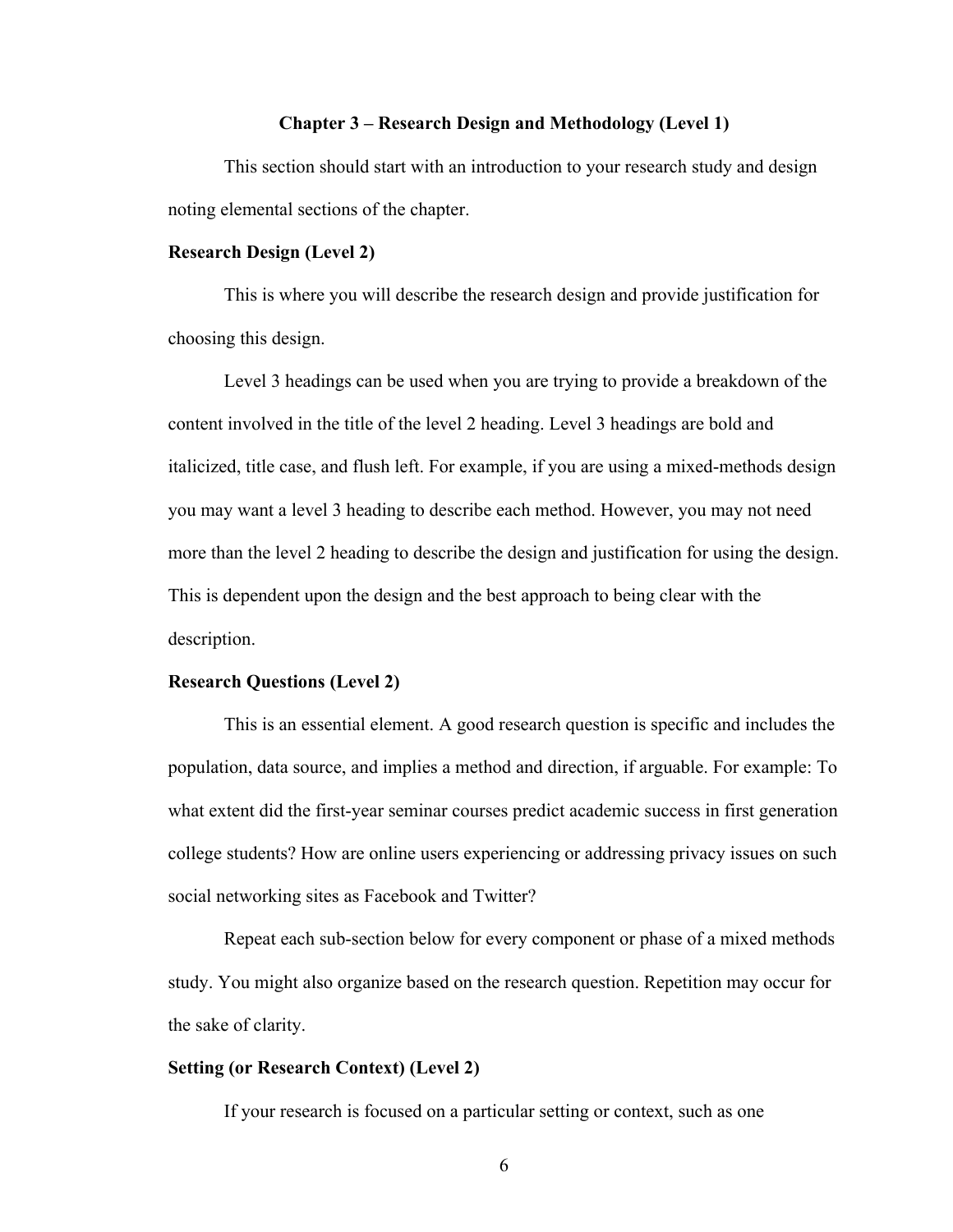institution of higher education or a specific school district, you will include this section describing that context and its demographics.

### **Population and Sample Selection (Level 2)**

This is an essential element which addresses how you selected a sample and why the method of sample selection is appropriate. The level of heading is likely to be level 2 or level 3 depending on your design.

### **Study Participants (Level 2)**

This is an essential element where you describe your study participants, including sample size and relevant demographic information, such as age, gender, grade level, etc.

### **Data Source (or Instrument or Materials) (Level 2)**

This is an essential element where you describe your data source, instrument, or materials, including coding and levels of measurement in relation to constructs.

### **Data Collection Procedures (Level 2)**

This is an essential element as well. Explain, step-by-step, how data will be collected, recorded (if applicable), and managed. The level of heading is likely to be level 2 or level 3 depending on your design.

### **Data Analysis Procedures (Level 2)**

This is an essential element which explains, step-by-step, how data will be screened, analyzed, and interpreted. The level of heading is likely to be level 2 or level 3 depending on your design.

### **Validity and Reliability (Level 2)**

This is an essential element which addresses issues related to legitimacy, consistency or trustworthiness. Risks and benefits of issues are weighed.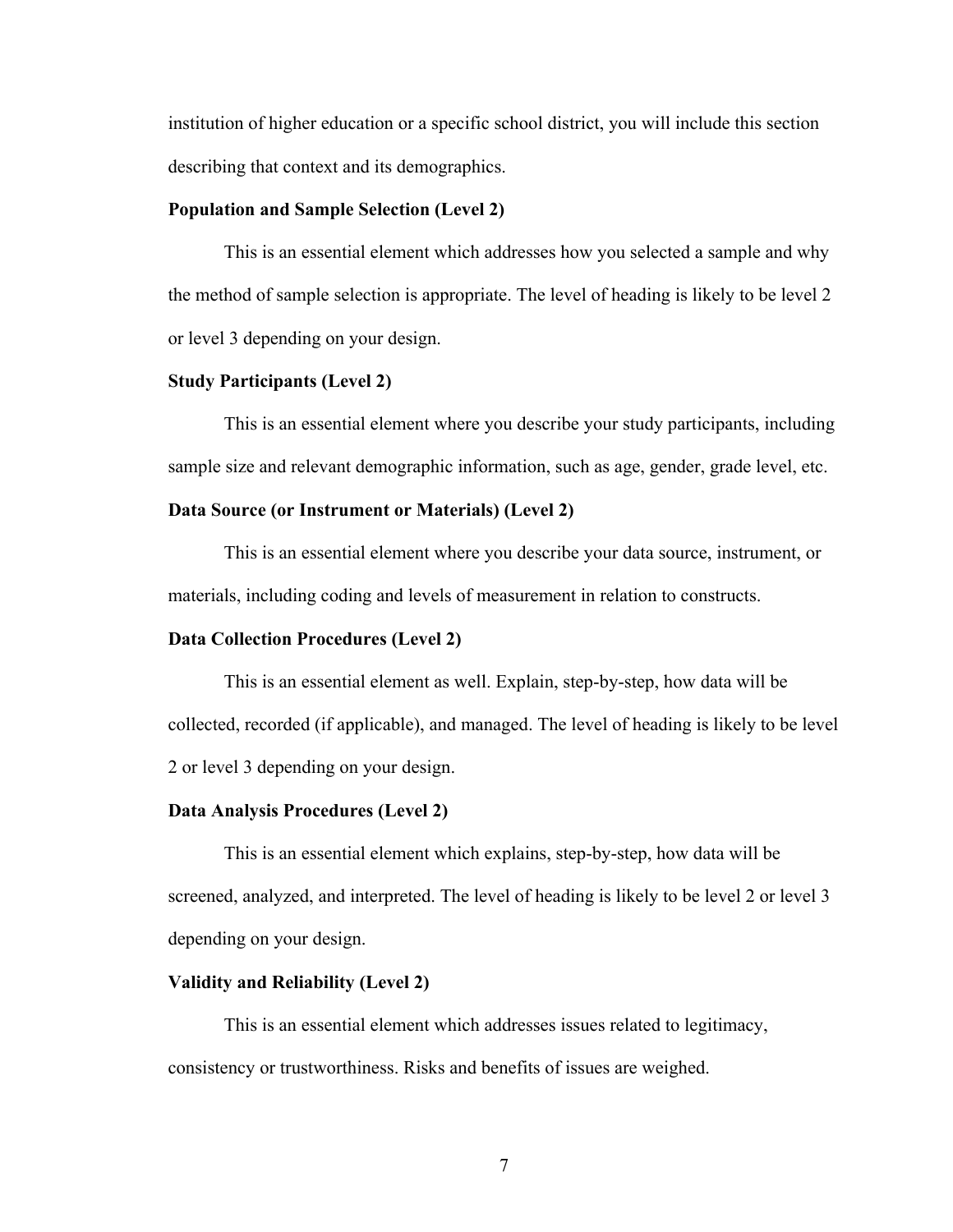# **Role of Researcher (Level 2)**

This is an essential element which describes your role and potential bias in relation to the study.

# **Measures of Ethical Protection (Level 2)**

This is an essential element which addresses issues related to IRB protections and procedure.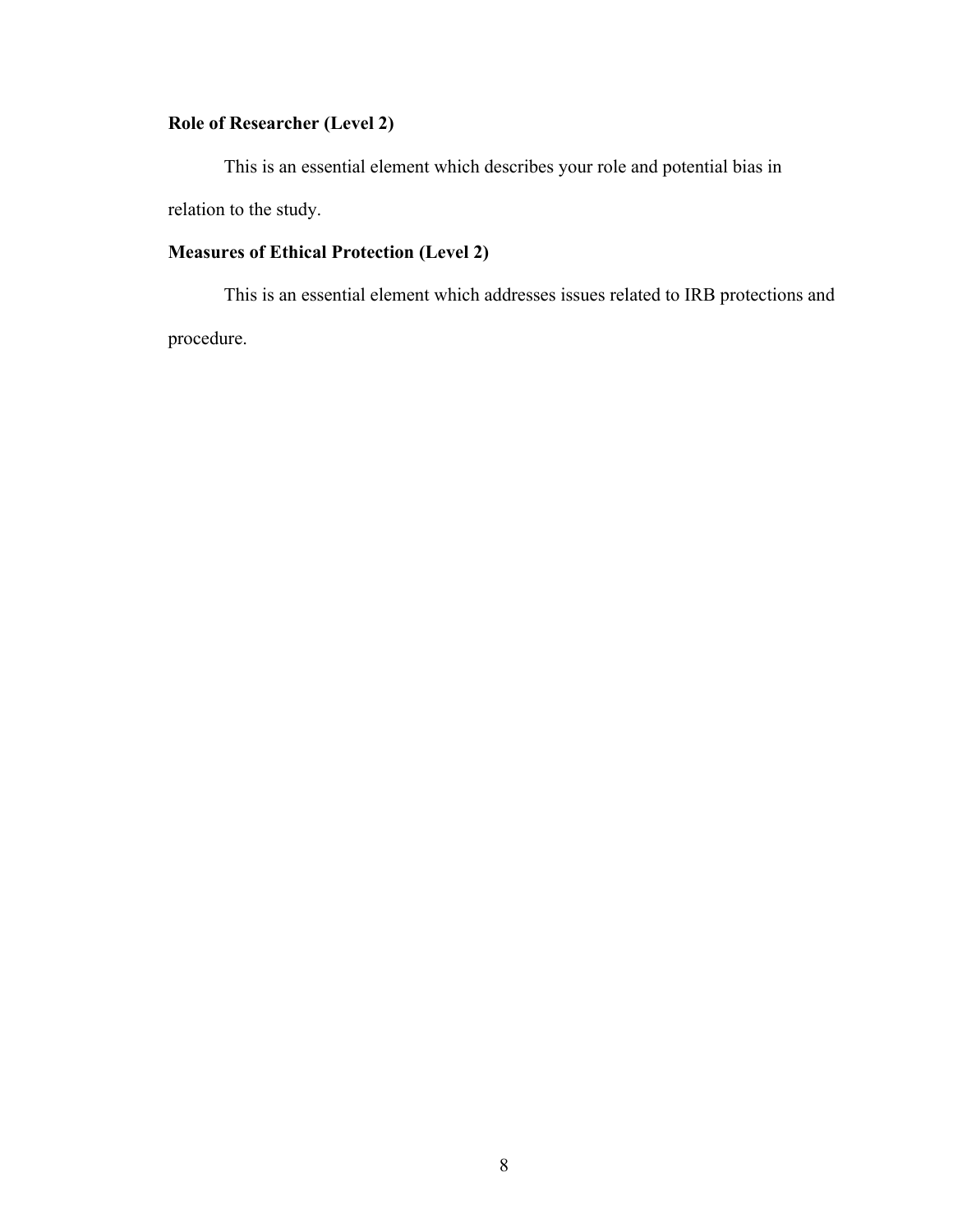### **Chapter 4 – Findings (Level 1)**

### **Finding 1 (Level 2)**

The elements in this section will be determined by your study. You present your study findings in this chapter. Tables and/or figures can be used to report demographics or quantitative study findings.

When inserting tables use the format illustrated by Table 1 and Table 2 below (refer to APA guidelines). YouTube can be a good source if you are trying to learn how to format a table. Some examples are available through the ETD LibGuide (http://libguides.frostburg.edu/etd).

When inserting tables, you should never have a table begin on one page and roll over to the following page. Tables should not span multiple pages. As shown below, the table number and table title should be placed above the table. Notes can be placed below the table to include any explanations of the table contents (i.e., identification of significance level used, explanation of abbreviations used).

#### **Table 1**

| Age        | Participator | $\frac{0}{0}$ | Non-<br>Participator Participator | $\%$ Non-<br>participator | Total | $\%$ Total |
|------------|--------------|---------------|-----------------------------------|---------------------------|-------|------------|
| 29 or less |              | .01           | $\mathcal{D}_{\mathcal{A}}$       | .04                       | 3     | .02        |
| 30-39      | 14           | .17           |                                   | .15                       | 21    | .16        |
| 40-49      | 24           | .30           | 9                                 | .19                       | 33    | .26        |
| 50-59      | 20           | .25           | 12                                | .26                       | 32    | .25        |
| $60+$      | 22           | .27           | 17                                | .36                       | 39    | .31        |
| Totals     | 81           | 1.00          | 47                                | 1.00                      | 128   | 1.00       |

*Demographics by Age and Participation Group*

*Note*. Respondents were not required to answer every question.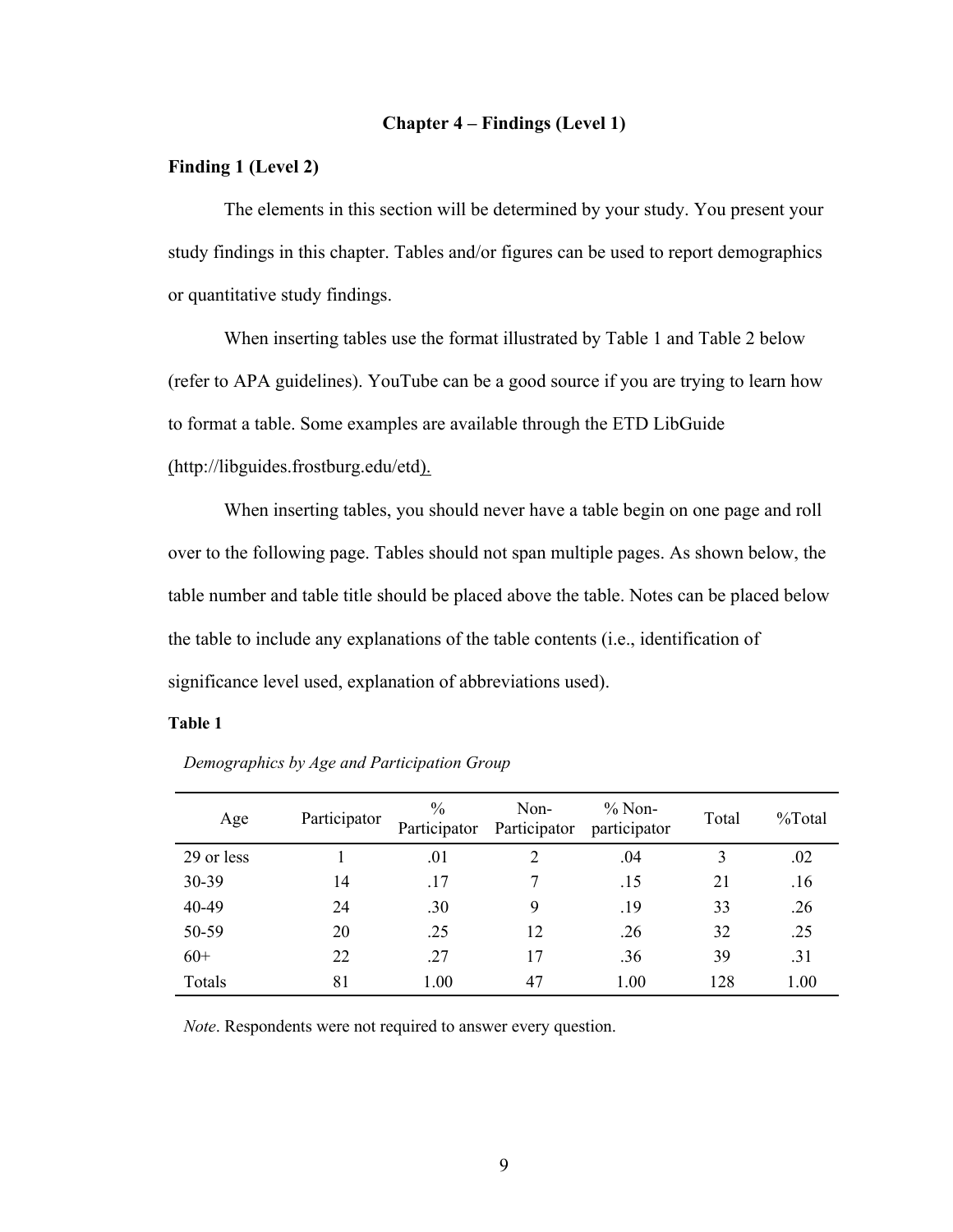### **Table 1**

|                                                  |                 |            | College of                |      |  |
|--------------------------------------------------|-----------------|------------|---------------------------|------|--|
|                                                  | College of      | College of | Liberal Arts              |      |  |
| Group                                            | <b>Business</b> | Education  | and Sciences All Colleges |      |  |
| Non-participator                                 |                 |            |                           |      |  |
| Count                                            | 5               | 12         | 31                        | 48   |  |
| % non-participators by college                   | .10             | .25        | .65                       | 1.00 |  |
| % respondent non-participators<br>within college | .23             | .40        | .40                       | .37  |  |
| % of total respondents                           | .04             | .09        | .24                       | .37  |  |
| Participator                                     |                 |            |                           |      |  |
| Count                                            | 17              | 18         | 47                        | 82   |  |
| % participators by college                       | .21             | .22        | .57                       | 1.00 |  |
| % respondent participators within<br>college     | .77             | .60        | .60                       | .63  |  |
| % of total respondents                           | .13             | .14        | .36                       | .63  |  |
| Total                                            |                 |            |                           |      |  |
| Count                                            | 22              | 30         | 78                        | 130  |  |
| % of total respondents                           | .17             | .23        | .60                       | 1.00 |  |

*Demographic Data of Faculty Participator and Nonparticipator Groups*

Make sure you are reviewing tables and figure guidelines in the APA manual. You may, if you wish, use color for your tables and figures. However, you should consider how the readability/visibility of the table or image is affected when printed in black and white or grayscale by the reader. You can read more about ProQuest's recommendations regarding color here:

https://media2.proquest.com/documents/Preparing+Your+Manuscript+for+Submission+ Revised+31jul2015.pdf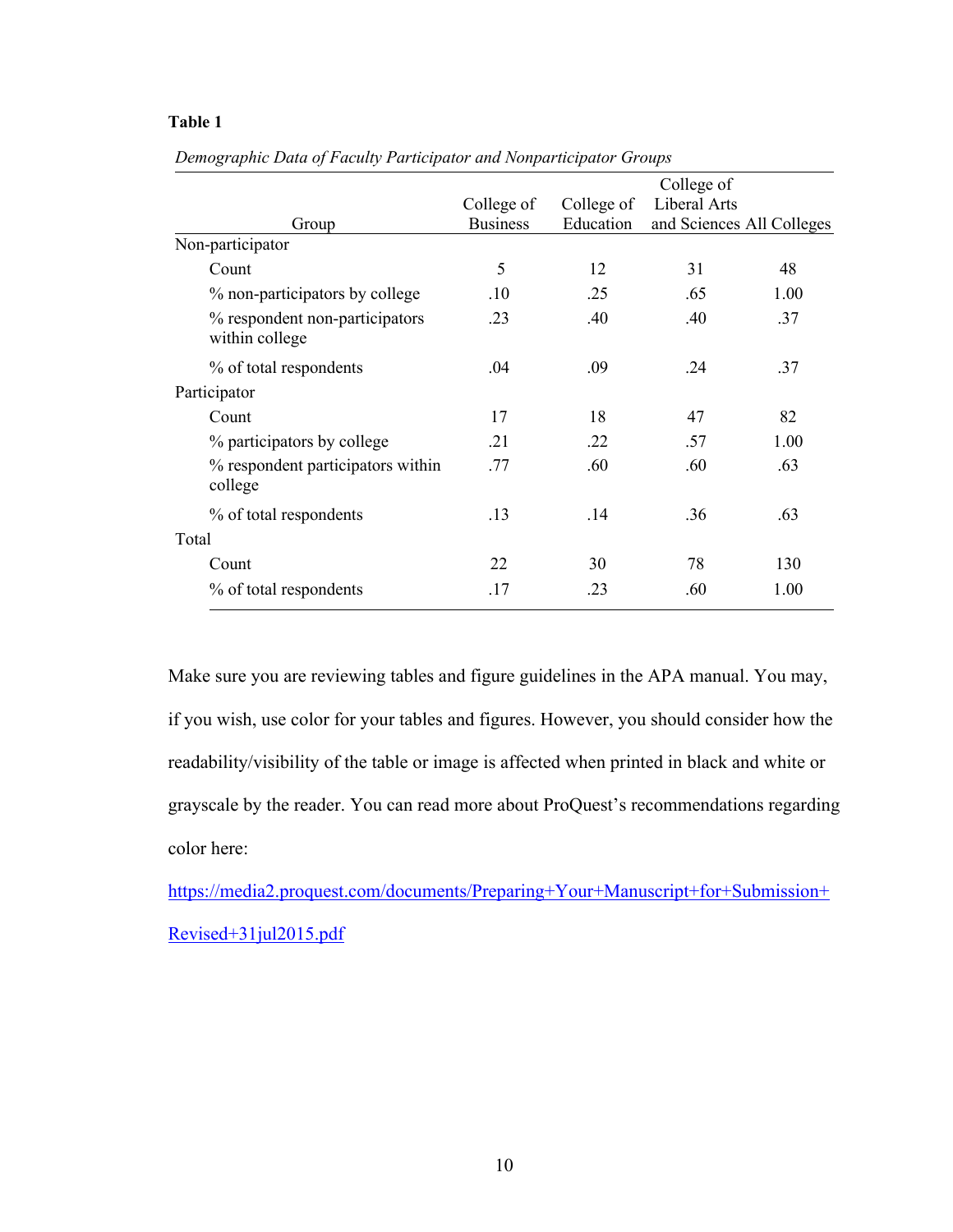# **Chapter 5 – Conclusions and Implications (Level 1)**

# **Discussion and Conclusions (Level 2)**

This is an area for discussion of results and conclusions.

# **Implications for Practice (Level 2)**

This is an area where you should discuss the implications of your findings.

# **Limitations (Level 2)**

This is an area where you should present and discuss the limitations of your study.

# **Summary (Level 2)**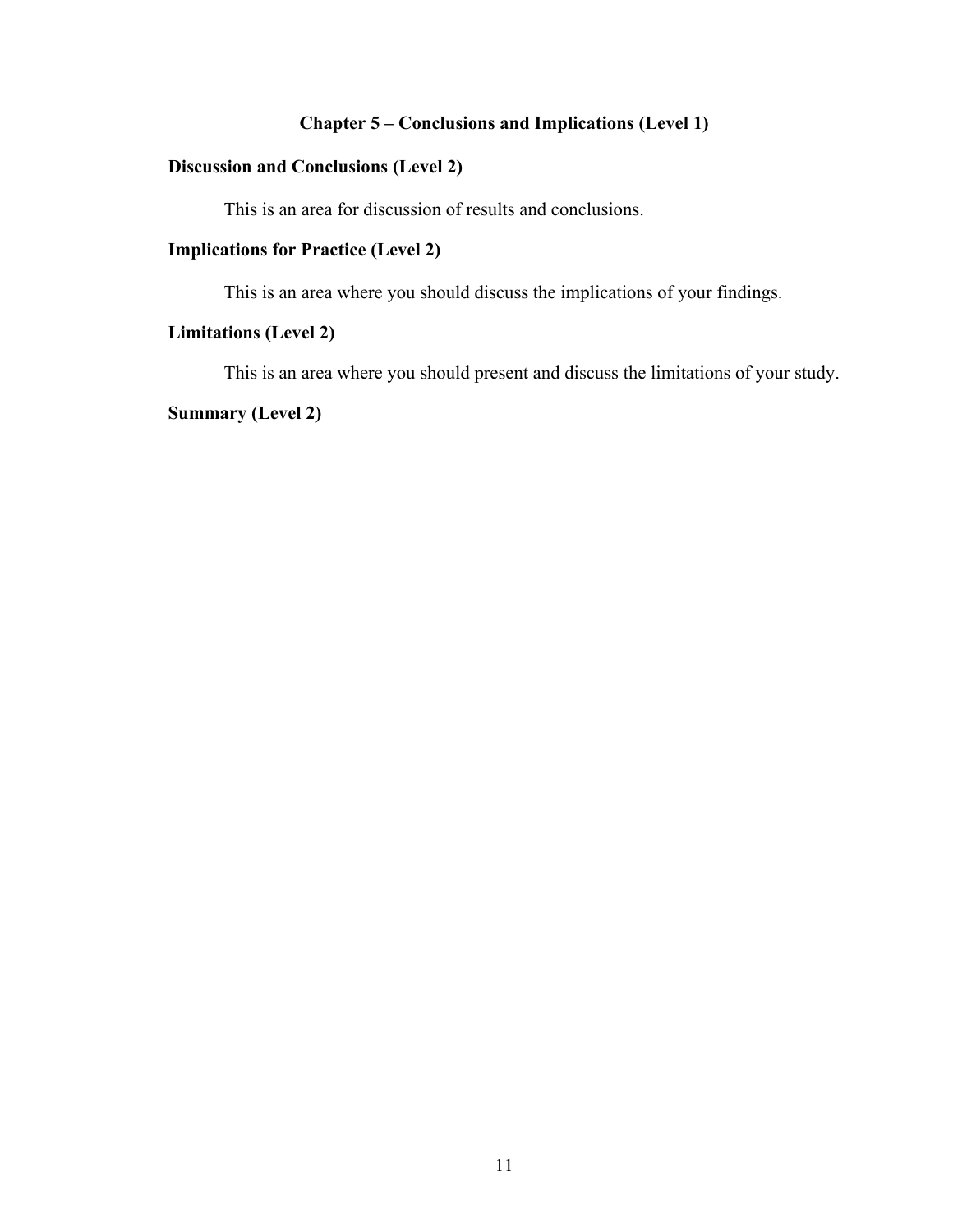### **References**

- Gandhi, S. (2003). Academic librarians and distance education. *Reference & User Services Quarterly, 43*(2), 138-154.
- Leonard, E., & Morasch, M.J. (2012). If you can make it there, you can make in anywhere: Providing reference and instructional library services in the virtual environment. *Journal of Electronic Resources Librarianship, 24*(4), 257-267. https://doi.org/10.1080/1941126X.2012.731946
- Ralph, L., & Stahr, B. (2010). When off-campus means virtual campus: The academic library in Second Life. *Journal of Library Administration, 50*(7/8), 909-922. https://doi.org/10.1080/01930826.2010.488993
- Stewart, B. L., Goodson, C. E., Miertschin, S. L., Norwood, M. L., & Ezell, S. (2013). Online student support services: A case based on quality frameworks. *Journal of Online Learning & Teaching*, *9*(2), 290-303.
- Washburn, A., & Draper, J. (2004). 80 miles from the nearest library with a research paper due Monday: Extending library services to distance learners. *Journal of Library Administration, 41*(3/4), 507-509. https://doi.org/10.1300/J111v41n03\_13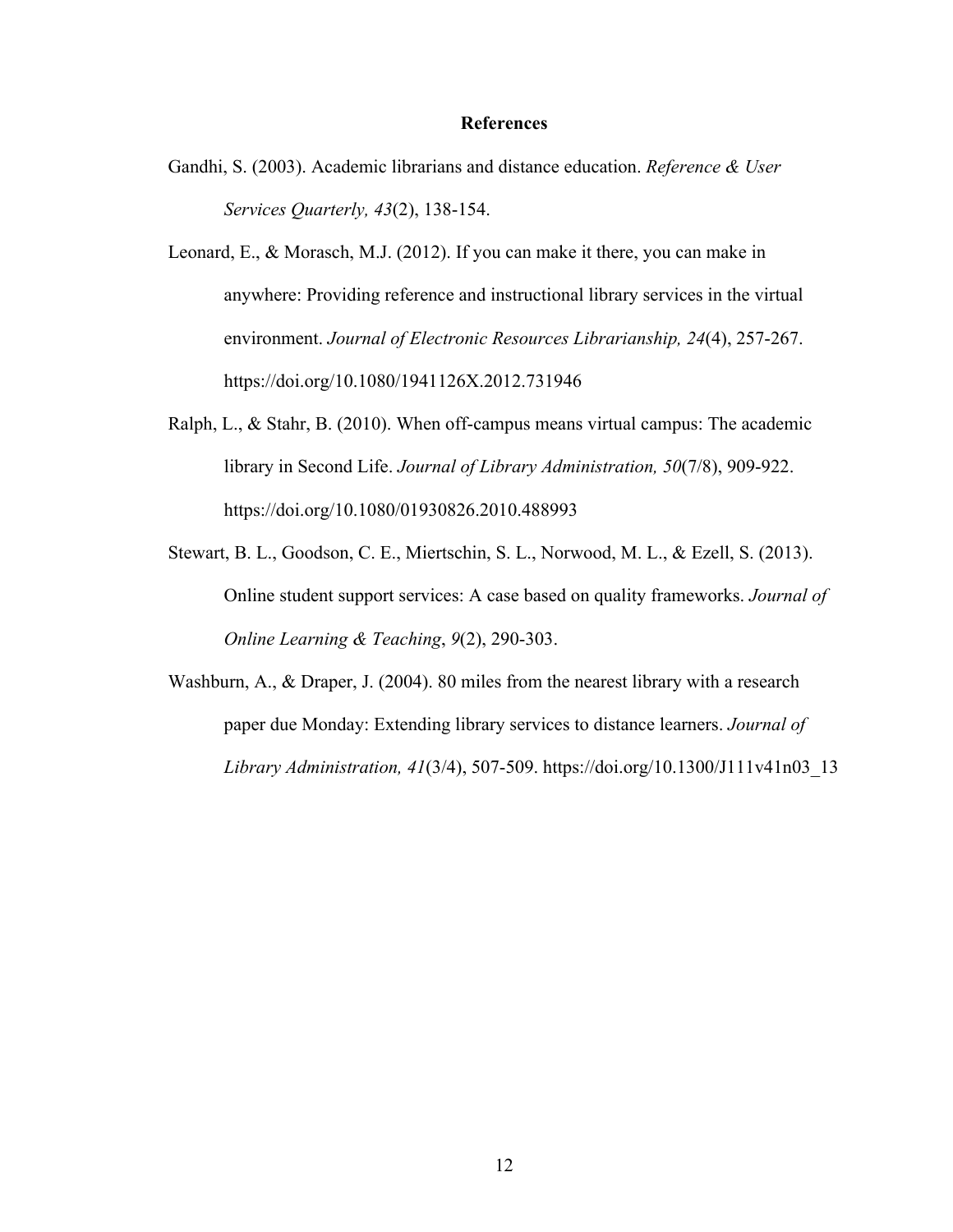**Appendix A – Title of Appendix (Level 1)**